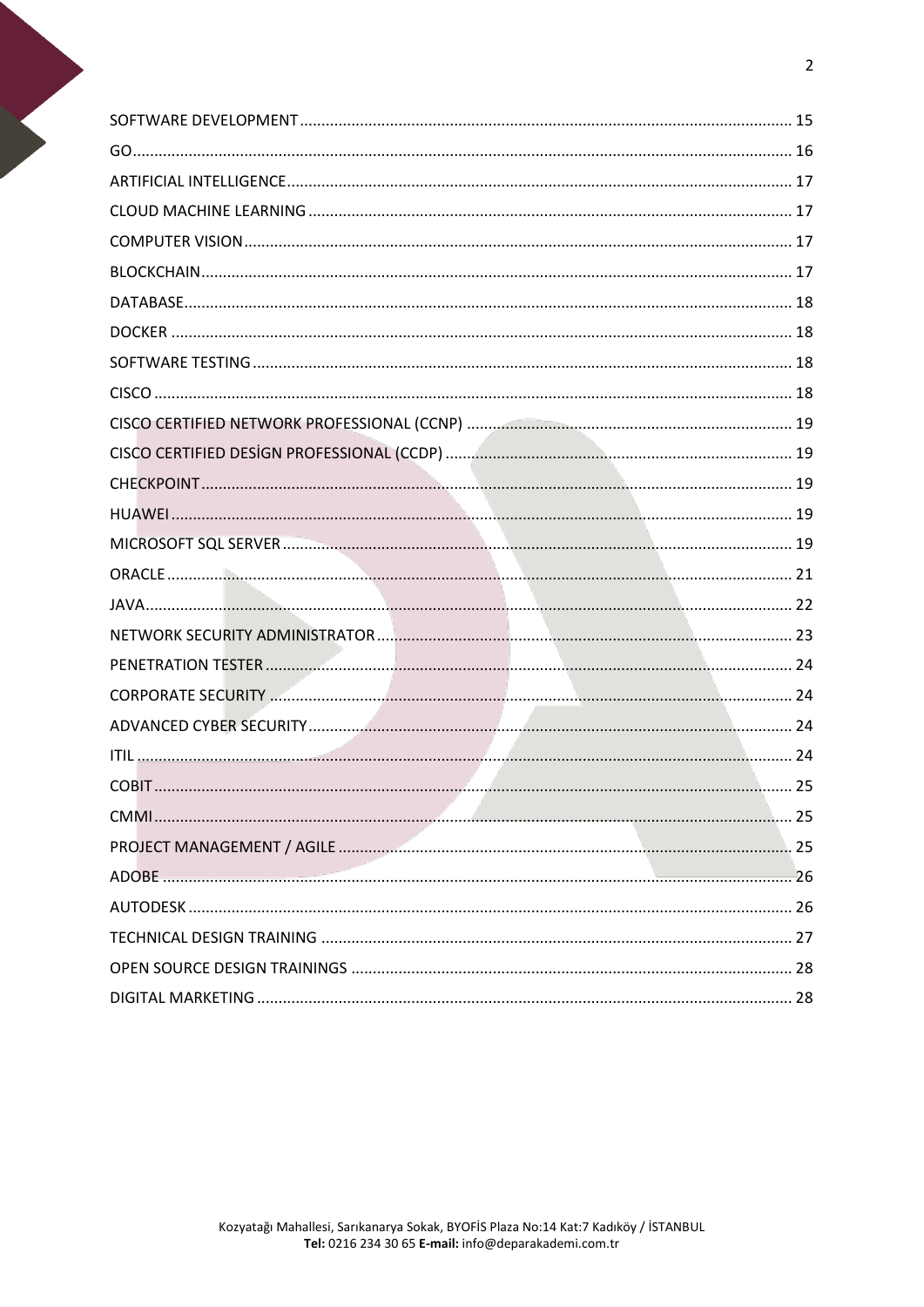<span id="page-2-1"></span><span id="page-2-0"></span>

| <b>MICROSOFT OFFICE</b>                   | Gün            | Saat        |
|-------------------------------------------|----------------|-------------|
| Microsoft Word                            | $\overline{2}$ | 12          |
| Microsoft Excel                           | $\overline{2}$ | 12          |
| Microsoft Outlook                         | $\overline{2}$ | 12          |
| Microsoft Powerpoint                      | $\overline{2}$ | 12          |
| <b>Microsoft Access</b>                   | 3              | 18          |
| <b>Visual Basic for MS Excel</b>          | 4              | 24          |
| Visual Basic for MS Access (VBA)          | $\overline{a}$ | 24          |
| <b>Financial Excel</b>                    | $\overline{2}$ | 12          |
| Microsoft Project Professional            | $\overline{2}$ | 12          |
| <b>APACHE OPENOFFICE</b>                  | Gün            | Saat        |
| Writer                                    | $\overline{2}$ | 12          |
| Calc                                      | $\overline{2}$ | 12          |
| Impress                                   | $\overline{2}$ | 12          |
| Draw                                      | $\overline{2}$ | 12          |
| <b>Base</b>                               | $\overline{2}$ | 12          |
| Math                                      | $\overline{2}$ | 12          |
| <b>GOOGLE GSUITE</b>                      | Gün            | <b>Saat</b> |
| Docs                                      | $\overline{2}$ | 12          |
| Sheets                                    | $\overline{2}$ | 12          |
| Forms                                     | $\overline{2}$ | 12          |
| Slides                                    | $\overline{2}$ | 12          |
| <b>WINDOWS</b>                            | Gün            | <b>Saat</b> |
| Supporting and Troubleshooting Windows 10 | 5              | 30          |

<span id="page-2-3"></span><span id="page-2-2"></span>Kozyatağı Mahallesi, Sarıkanarya Sokak, BYOFİS Plaza No:14 Kat:7 Kadıköy / İSTANBUL **Tel:** 0216 234 30 65 **E-mail:** info@deparakademi.com.tr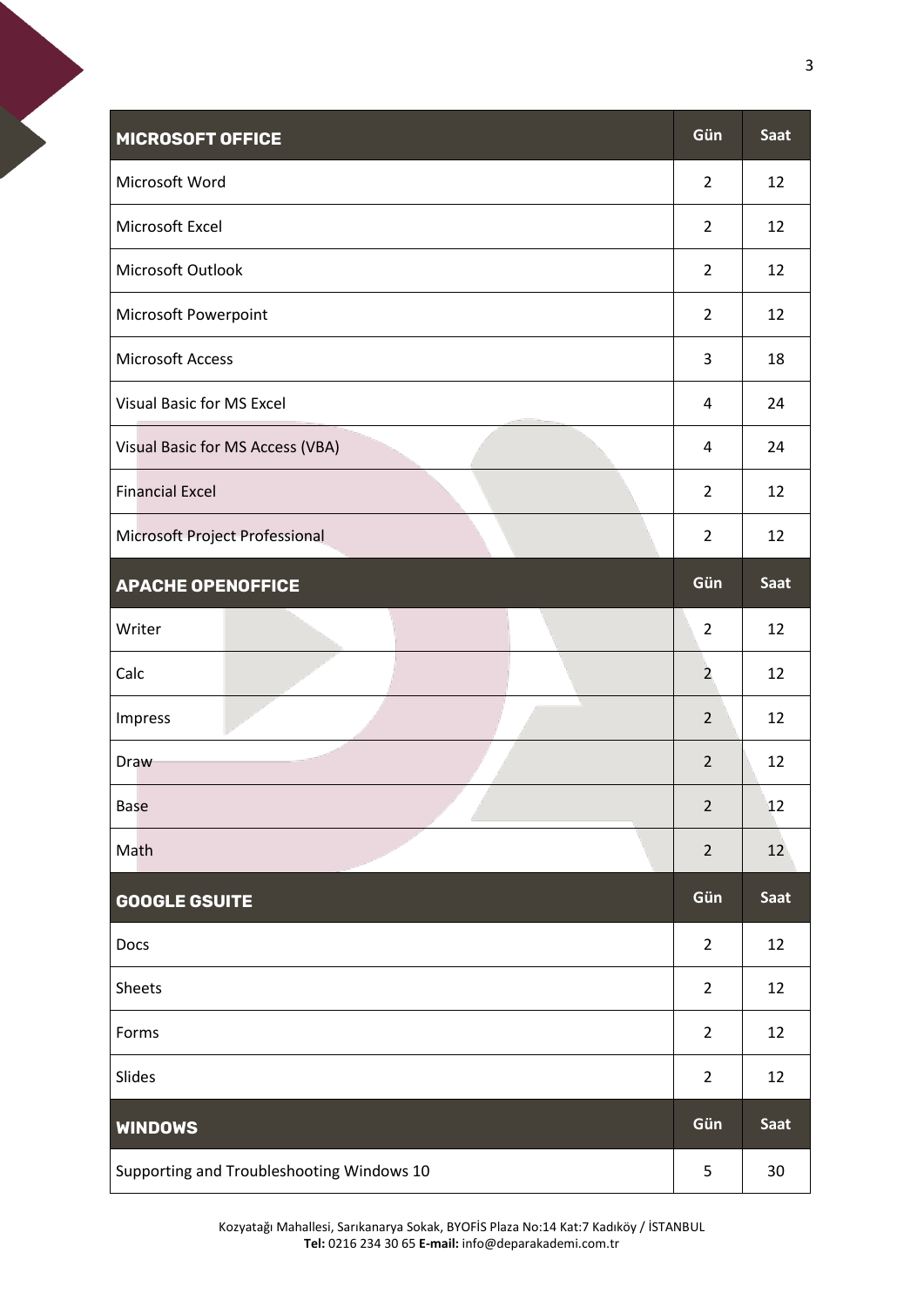<span id="page-3-0"></span>

| Deploying Windows Desktops and Enterprise Applications      | 5   | 30   |
|-------------------------------------------------------------|-----|------|
| Implementing and Managing Windows 10                        | 5   | 30   |
| Deploying and Managing Windows 10 Using Enterprise Services | 5   | 30   |
| Installing and Configuring Windows 10                       | 5   | 30   |
| <b>Windows Operating System Fundamentals</b>                | 3   | 18   |
| Windows Server 2019 Administration                          | 5   | 30   |
| <b>Getting Started with Windows 8</b>                       | 5   | 30   |
| Protecting Windows 10                                       | 5   | 30   |
| <b>Maintaining Windows 10</b>                               | 5   | 30   |
| Installing Windows 10                                       | 5   | 30   |
| Windows Client, Enterprise Desktop Support Technician       | 5   | 30   |
| <b>Windows Client</b>                                       | 5   | 30   |
| Configuring Windows 10                                      | 5   | 30   |
| Managing Windows Environments with Group Policy             | 5   | 30   |
| Configuring Windows Server Hybrid Advanced Services         | 5   | 30   |
| <b>AZURE</b>                                                | Gün | Saat |
|                                                             |     |      |
| Microsoft Azure Fundamentals                                | 2   | 12   |
| Microsoft Azure Administrator                               | 4   | 24   |
| Designing Microsoft Azure Infrastructure Solutions          | 2   | 12   |
| Developing Solutions for Microsoft Azure                    | 5   | 30   |
| Designing and Implementing Microsoft DevOps solutions       | 5   | 30   |
| Microsoft Azure Data Fundamentals                           | 5   | 30   |
| Microsoft Azure solutions for AWS developers                | 5   | 30   |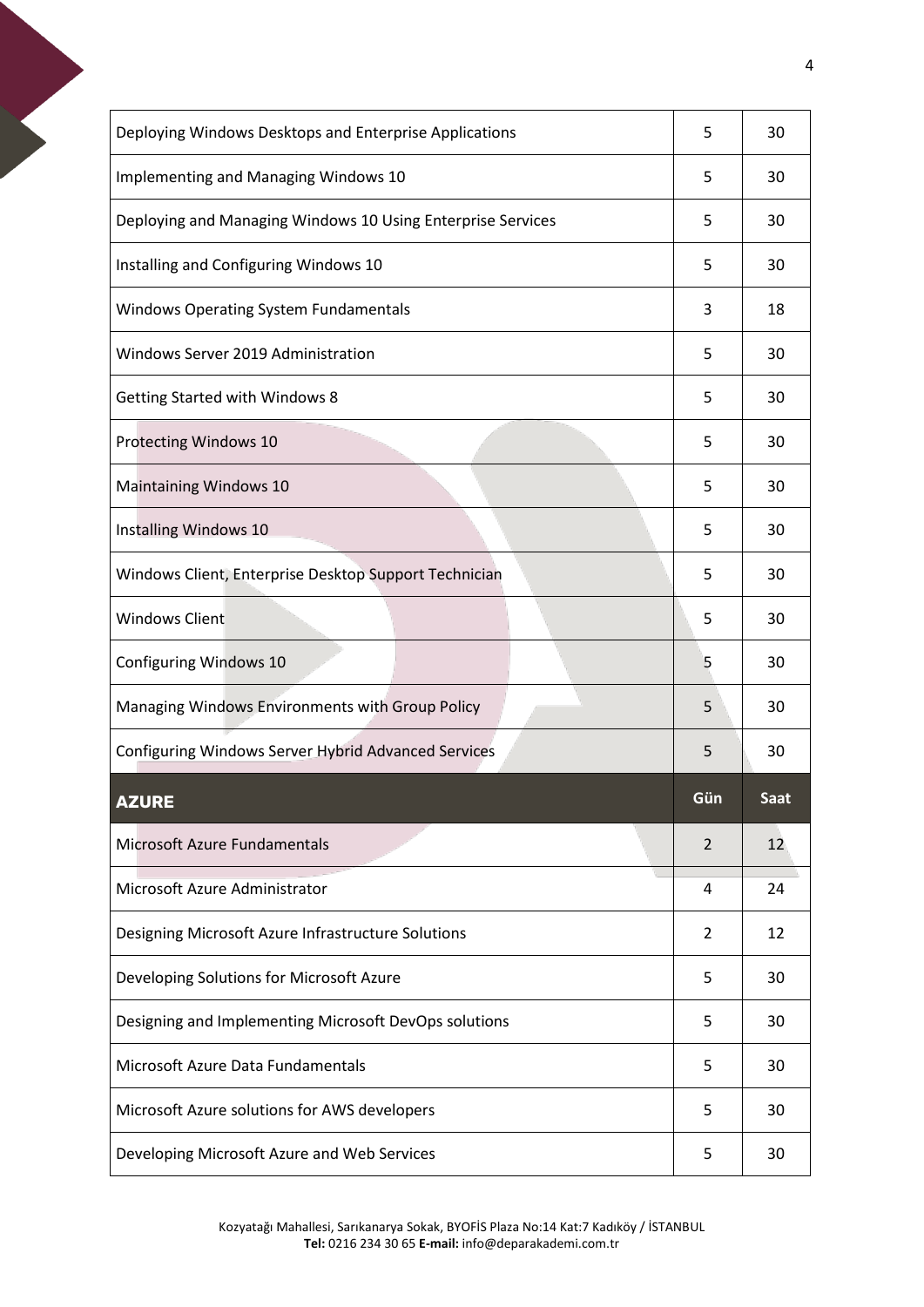<span id="page-4-2"></span><span id="page-4-1"></span><span id="page-4-0"></span>

| Windows Azure Data Services (basics)                                    | 5            | 30          |
|-------------------------------------------------------------------------|--------------|-------------|
| Migrating SQL databases to Azure                                        | 5            | 30          |
| Azure Administration for AWS SysOps                                     | 5            | 30          |
| Microsoft Azure technologies for AWS architects                         | 5            | 30          |
| Microsoft Azure Security Technologies                                   | 5            | 30          |
| Microsoft Azure Architect Design                                        | 5            | 30          |
| Microsoft Azure Architect Technologies                                  | 5            | 30          |
| Microsoft Azure Big Data Analytics Solutions                            | 5            | 30          |
| <b>CLOUD</b>                                                            | Gün          | Saat        |
| Hybrid Cloud and Datacenter Monitoring with Operations Management Suite | 5            | 30          |
| Configuring and Operating a Hybrid Cloud with Microsoft Azure Stack     | 5            | 30          |
| Mobility and Devices Fundamentals                                       | 3            | 18          |
| <b>Cloud Fundamentals</b>                                               | 3            | 18          |
|                                                                         |              |             |
| Licensing and Managing Virtualized and Cloud Services                   | 3            | 18          |
| Introduction to Microsoft Cloud Computing                               | $\mathbf{1}$ | 6           |
| Designing and Implementing Cloud Data Platform Solutions                | 3            | 18          |
| <b>POWERSHELL</b>                                                       | Gün          | Saat        |
| Automating Administration with PowerShell                               | 5            | 30          |
| Advanced Automated Administration with Windows PowerShell               | 3            | 18          |
| <b>WINDOWS SERVER</b>                                                   | Gün          | <b>Saat</b> |
| Fundamentals of a Windows Server Infrastructure                         | 5            | 30          |
| Active Directory Services with Windows Server                           | 5            | 30          |
| Networking with Windows Server                                          | 5            | 30          |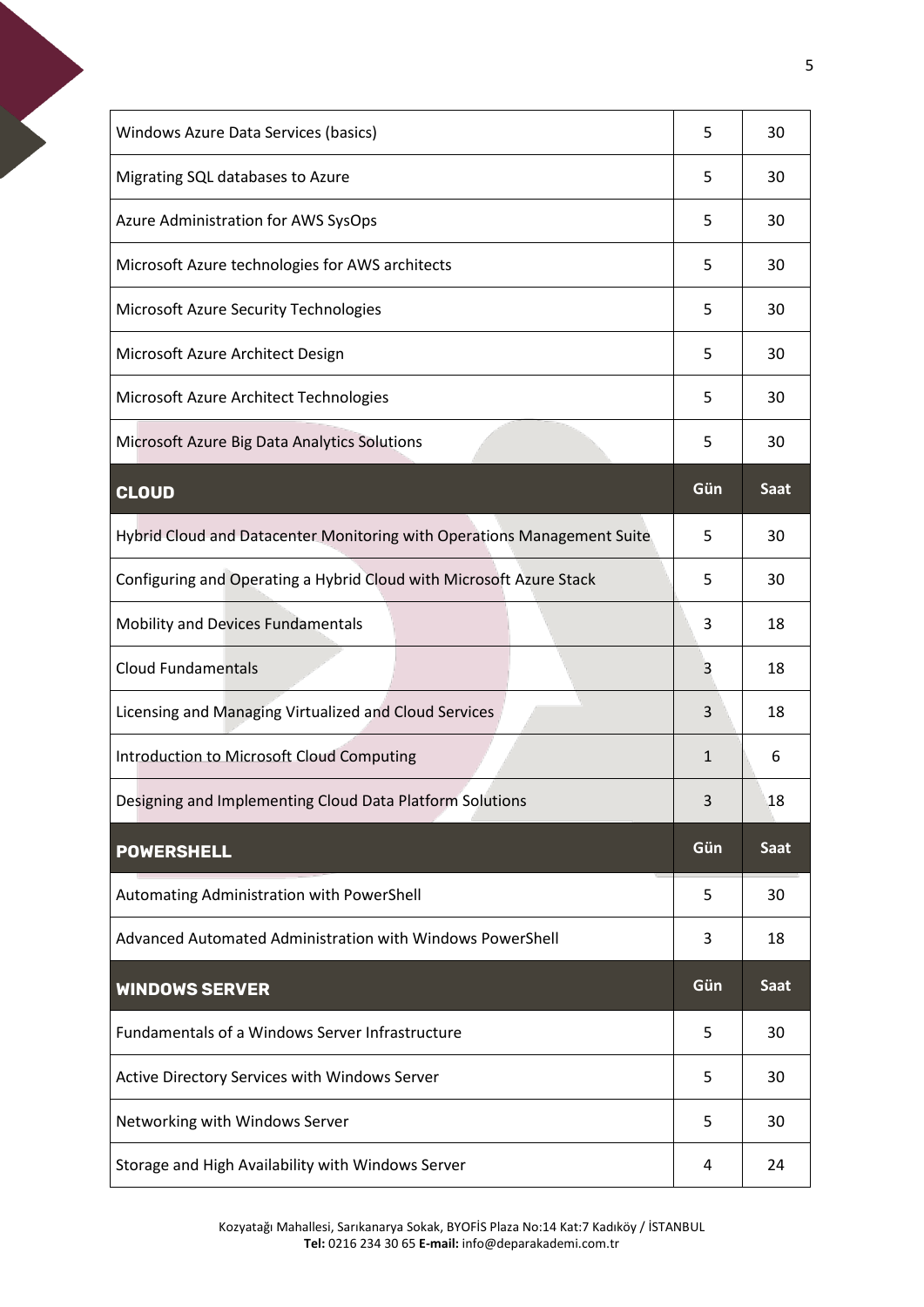<span id="page-5-1"></span><span id="page-5-0"></span>

| Deploying and Migrating Windows Servers                    | 3   | 18   |
|------------------------------------------------------------|-----|------|
| Installation, Storage and Compute with Windows Server 2016 | 5   | 30   |
| Networking with Windows Server 2016                        | 5   | 30   |
| Identity with Windows Server 2016                          | 5   | 30   |
| Upgrading Your Skills to MCSA Windows Server 2016          | 5   | 30   |
| Securing Windows Server 2016                               | 5   | 30   |
| <b>Windows Server Administration Fundamentals</b>          | 3   | 18   |
| <b>Networking Fundamentals</b>                             | 3   | 18   |
| <b>Security Fundamentals</b>                               | 3   | 18   |
| Windows Server 2019 Administration                         | 5   | 30   |
| Windows Server 2019 Hybrid and Azure laaS                  | 3   | 18   |
| Administering Windows Server Hybrid Core Infrastructure    | 4   | 24   |
|                                                            |     |      |
| Configuring Windows Server Hybrid Advanced Services        | 4   | 24   |
| OFFICE 365                                                 | Gün | Saat |
| Office 365 Administration and Troubleshooting              | 3   | 18   |
| Enabling and Managing Office 365                           | 5   | 30   |
| Office 365 Administrator                                   | 5   | 30   |
| Office 365 for the End-User                                | 1   | 6    |
| Microsoft Office 365 Power User                            | 3   | 18   |
| Introduction to SharePoint for Office 365 Training         | 1   | 6    |
| SharePoint for Office 365 End User Training                | 3   | 18   |
| SharePoint for Office 365 Site Owner Training              | 2   | 12   |
| <b>EXCHANGE SERVER</b>                                     | Gün | Saat |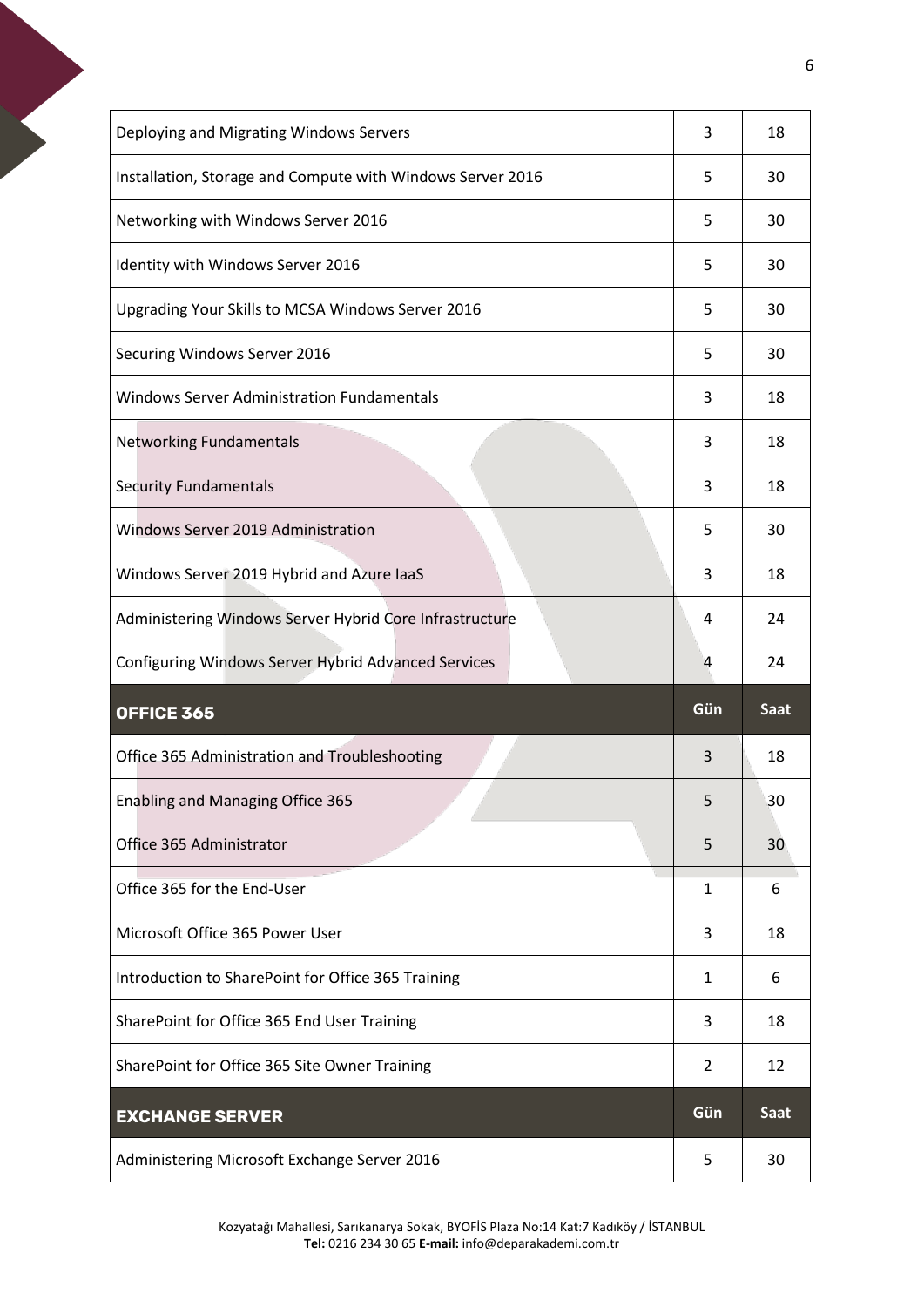<span id="page-6-3"></span><span id="page-6-2"></span><span id="page-6-1"></span><span id="page-6-0"></span>

| Designing and Deploying Microsoft Exchange Server 2016                                | 5              | 30          |
|---------------------------------------------------------------------------------------|----------------|-------------|
| <b>INTERNET INFORMATION SERVICES (IIS)</b>                                            | Gün            | <b>Saat</b> |
| Administering the Web Server Role of Windows Server                                   | 5              | 30          |
| <b>SYSTEM CENTER</b>                                                                  | Gün            | <b>Saat</b> |
| Cloud and Datacenter Monitoring with System Center Operations Manager<br>(SCOM)       | 5              | 30          |
| IT Service Management with System Center Service Manager (SCSM)                       | 5              | 30          |
| Administering System Center Configuration Manager (SCCM)                              | 5              | 30          |
| Integrating MDM and Cloud Services with System Center Configuration<br>Manager (SCCM) | 3              | 18          |
| System Center 2012 Service Manager                                                    | 5              | 30          |
| System Center 2012 Orchestrator                                                       | 3              | 18          |
| PowerShell for System Center Configuration Manager Administrators                     | 3              | 18          |
| Using Microsoft System Center Service Manager 2012 for IT Analysts                    | 1              | 6           |
| Systems Center 2012 Operations Manager                                                | 5              | 30          |
| Installing and Configuring System Center Operations Manager 2007 R2                   | 5              | 30          |
| Installing and Configuring System Center 2012 Operations Manager                      | 5              | 30          |
| Microsoft System Center Orchestrator 2012 for Runbook Authors                         | $\mathbf{1}$   | 6           |
| Small and Medium Business Essentials for System Center 2012 R2 Operations<br>Manager  | $\overline{2}$ | 12          |
| <b>SKYPE FOR BUSINESS</b>                                                             | Gün            | Saat        |
| Core Solutions of Skype for Business 2015                                             | 5              | 30          |
| Deploying Voice Workloads for Skype for Business Online and Server 2015               | 5              | 30          |
| <b>VIRTUALIZATION</b>                                                                 | Gün            | Saat        |
| Infrastructure Provisioning with System Center Virtual Machine Manager                | 5              | 30          |
| Implementing a Software-Defined DataCenter                                            | 5              | 30          |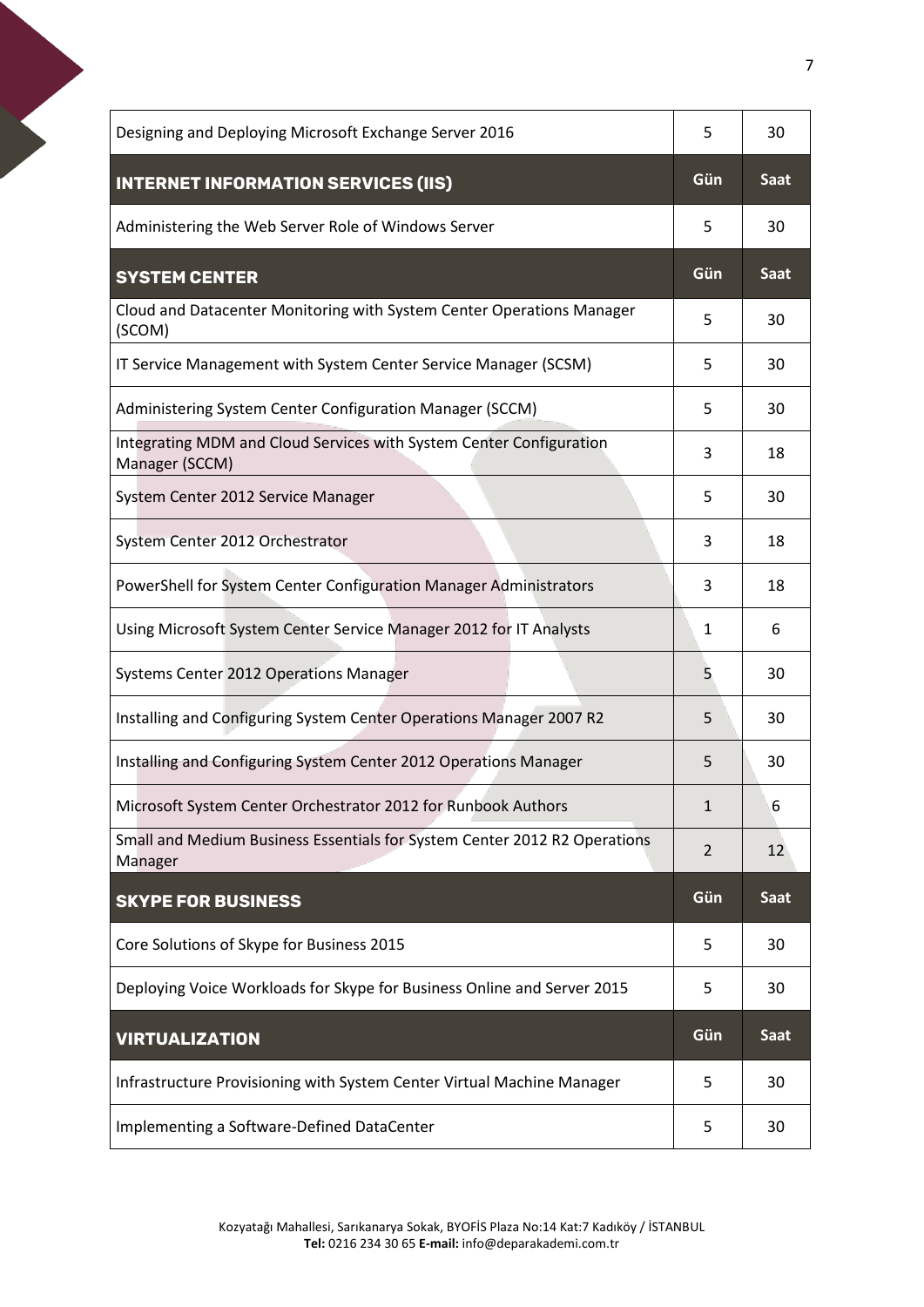<span id="page-7-1"></span><span id="page-7-0"></span>

| <b>SHAREPOINT</b>                                                              | Gün            | Saat        |
|--------------------------------------------------------------------------------|----------------|-------------|
| Planning and Administering SharePoint 2016                                     | 5              | 30          |
| Advanced Technologies of SharePoint 2016                                       | 5              | 30          |
| Developing Microsoft SharePoint Server 2013 Core Solutions                     | 5              | 30          |
| Developing Microsoft SharePoint Server 2013 Advanced Solutions                 | 5              | 30          |
| SharePoint End User 2019                                                       | 3              | 18          |
| SharePoint 2019 Site Owner Training                                            | 2              | 12          |
| SharePoint 2019 Power User                                                     | 4              | 24          |
| Introduction to SharePoint 2019                                                | 1              | 6           |
| No-Code SharePoint 2013-2016 Workflows With SharePoint Designer 2013           | 3              | 18          |
| SharePoint 2016 End User Training                                              | 3              | 18          |
| SharePoint 2016 Power User                                                     | 4              | 24          |
| SharePoint 2016 Power User Training                                            | 2              | 12          |
| Introduction to SharePoint 2016 for Collaboration and Document Management      | 1              | 6           |
| SharePoint 2016 Site Collections and Site Owner Administration                 | 5              | 30          |
| SharePoint 2016 Technologies Introduction                                      | $\Lambda$      | 24          |
| Introduction to SharePoint 2016                                                | $\mathbf{1}$   | 6           |
| SharePoint 2016 Site Owner Training                                            | 2              | 12          |
| Microsoft SharePoint Server Content Management for SharePoint 2013 and<br>2016 | $\overline{2}$ | 12          |
| Microsoft SharePoint Server 2016 for the Site Owner/Power User                 | 2              | 12          |
| <b>AWS</b>                                                                     | Gün            | <b>Saat</b> |
| Architecting on AWS »                                                          | 3              | 18          |
| Advanced Architecting on AWS »                                                 | 3              | 18          |
| Architecting on AWS - Accelerator »                                            | 5              | 30          |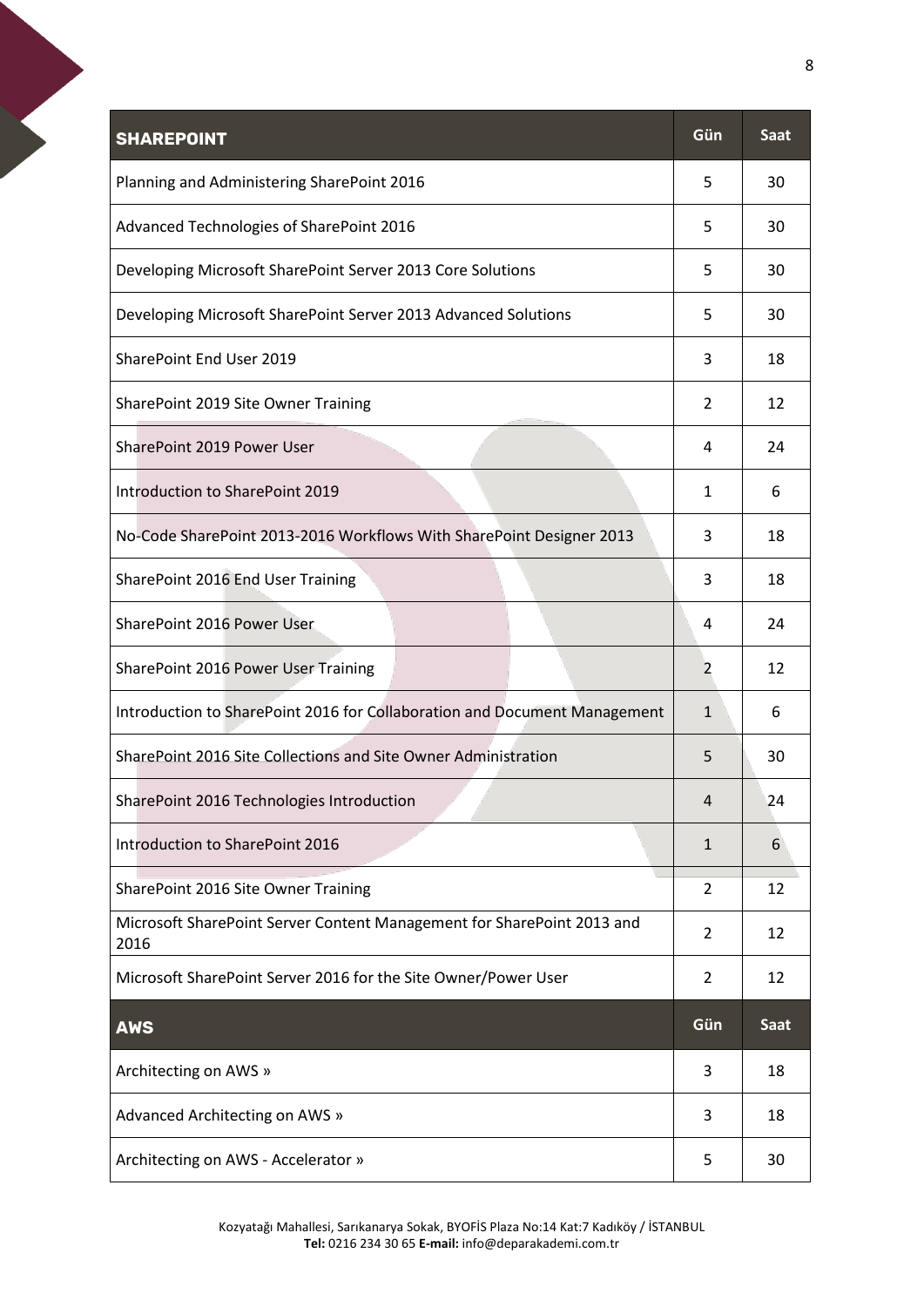<span id="page-8-0"></span>

| Running Containers on Amazon Elastic Kubernetes Service (Amazon EKS) » | 3            | 18   |
|------------------------------------------------------------------------|--------------|------|
| Big Data on AWS »                                                      | 3            | 18   |
| <b>Building Data Analytics Solutions Using Amazon Redshift »</b>       | 1            | 6    |
| Building Data Lakes on AWS »                                           | 1            | 6    |
| Data Warehousing on AWS »                                              | 3            | 18   |
| Planning and Designing Databases on AWS »                              | 3            | 18   |
| Developing on AWS »                                                    | 3            | 18   |
| Advanced Developing on AWS »                                           | 3            | 18   |
| DevOps Engineering on AWS »                                            | 3            | 18   |
| Deep Learning on AWS »                                                 | 1            | 6    |
| MLOps Engineering on AWS »                                             | 3            | 18   |
| Practical Data Science with Amazon SageMaker »                         | $\mathbf{1}$ | 6    |
| The Machine Learning Pipeline on AWS »                                 | 4            | 24   |
| Migrating to AWS »                                                     | 3            | 18   |
| Systems Operations on AWS »                                            | 3            | 18   |
| Developing Serverless Solutions on AWS »                               | 3            | 18   |
| AWS Security Essentials »                                              | $\mathbf{1}$ | 6    |
| Security Engineering on AWS »                                          | 3            | 18   |
| <b>RED HAT</b>                                                         | Gün          | Saat |
| <b>Red Hat Linux Essentials</b>                                        | 5            | 30   |
| Red Hat System Administration I (RH124)                                | 5            | 30   |
|                                                                        |              |      |
| Red Hat System Administration II (RH134)                               | 4            | 24   |
| Red Hat System Administration II with RHCSA                            | 5            | 30   |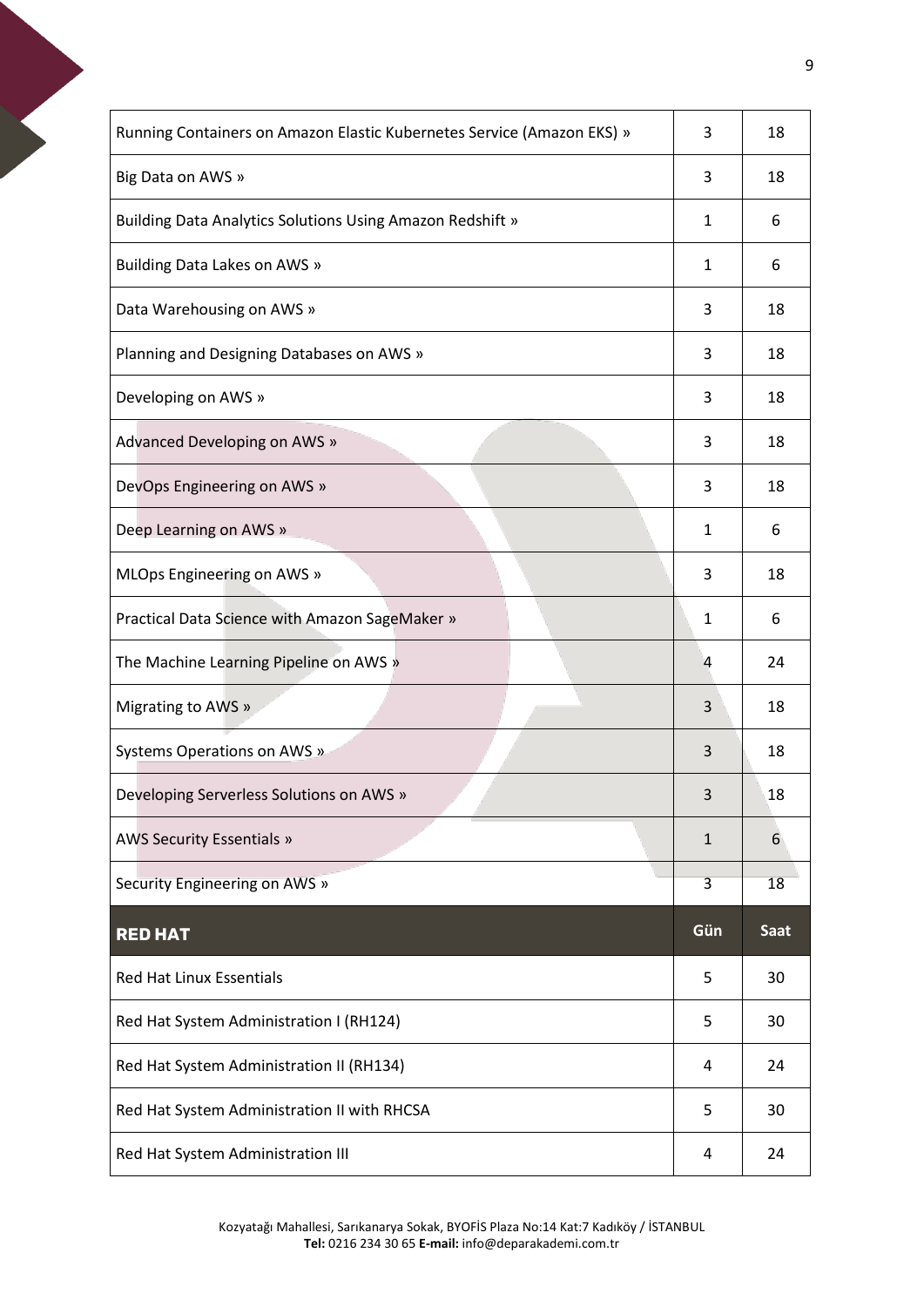| Red Hat System Administration III RHCE                                                    | 5              | 30 |
|-------------------------------------------------------------------------------------------|----------------|----|
| Red Hat System Administration III with RHCSA and RHCE                                     | 5              | 30 |
| Red Hat Apache and Secure Web Server Administration                                       | 4              | 24 |
| Red Hat Enterprise Clustering and Storage Administration                                  | 4              | 24 |
| Red Hat Virtualization (RH318)                                                            | 4              | 24 |
| Red Hat Enterprise Deployment and Systems Management                                      | 4              | 24 |
| Red Hat Enterprise System Monitoring and Performance Tuning                               | 4              | 24 |
| Red Hat Enterprise Security: Network Services                                             | 4              | 24 |
| Linux Troubleshooting Techniquesand Tools                                                 | 4              | 24 |
| Introduction to Linux                                                                     | 5              | 30 |
| Linux System Administration                                                               | 5              | 30 |
| Linux Network Management                                                                  | 5              | 30 |
|                                                                                           |                |    |
| <b>Linux Security</b>                                                                     | 5              | 30 |
| <b>High Availability Linux Architecture</b>                                               | 5              | 30 |
| Linux Performance Tuning                                                                  | 5              | 30 |
| Linux Cloud Architecture and Deployment                                                   | 5              | 30 |
| Red Hat OpenShift Development II: Containerizing Applications (DO288)                     | 5              | 30 |
| Red Hat OpenShift Administration II: Operating a Production Kubernetes<br>Cluster (DO280) | 4              | 24 |
| Developing Cloud-Native Applications with Microservices Architectures<br>(DO092)          | 5              | 30 |
| Red Hat JBoss AMQ Administration (AD440)                                                  | 3              | 18 |
| Red Hat DevOps Pipelines and Processes: CI/CD with Jenkins (DO401)                        | 3              | 18 |
| Developing Workflow Applications with Red Hat JBoss BPM Suite AD247                       | 4              | 24 |
| Introduction to OpenShift Applications   DO101                                            | $\overline{2}$ | 12 |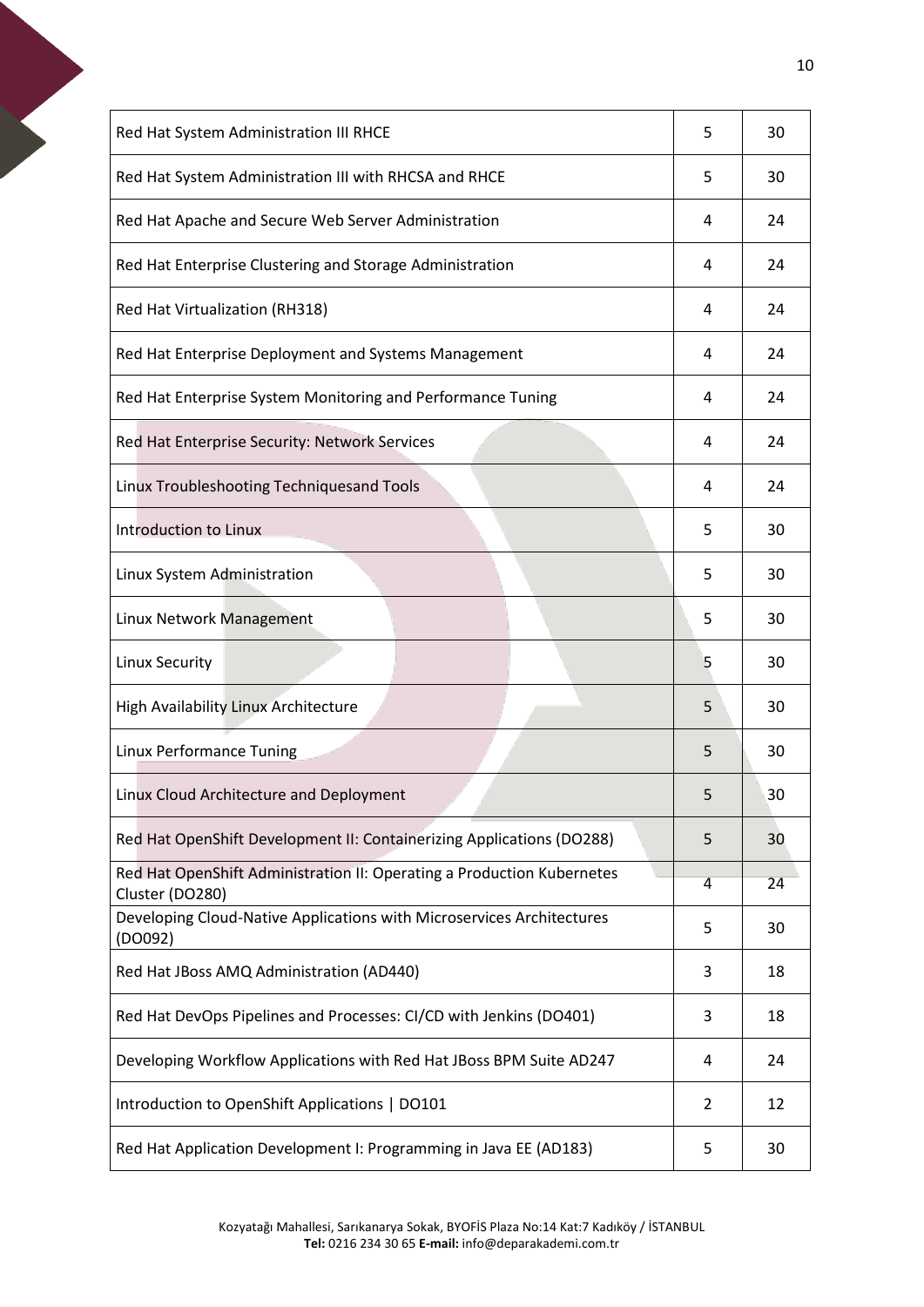<span id="page-10-1"></span><span id="page-10-0"></span>

| Red Hat JBoss Application Administration II (AD348)                                               | 5   | 30   |
|---------------------------------------------------------------------------------------------------|-----|------|
| Containers, Kubernetes, and Red Hat OpenShift Development II   DO295                              | 5   | 30   |
| Red Hat Performance Tuning: Linux in Physical, Virtual, and Cloud (RH442)                         | 5   | 30   |
| Red Hat OpenShift I: Containers & Kubernetes (DO180)                                              | 4   | 24   |
| Red Hat Enterprise Linux Diagnostics & Troubleshooting (RH342)                                    | 5   | 30   |
| Red Hat Services Management and Automation (RH358)                                                | 5   | 30   |
| Red Hat JBoss Application Administration I (AD248)                                                | 5   | 30   |
| Enterprise Kubernetes Storage with Red Hat OpenShift Data Foundation<br>(DO370)                   | 5   | 30   |
| Containers, Kubernetes, and Red Hat OpenShift Administration II (DO285)                           | 5   | 30   |
| Red Hat Enterprise Linux 8 New Features for Experienced Linux Administrators<br>(RH354)           | 4   | 30   |
| Red Hat System Administration III: Data Center Services for Red Hat Enterprise<br>Linux 7 (RH254) | 5   | 30   |
| Red Hat OpenStack Administration I: Core Operations for Cloud Operators<br>(CL110)                | 5   | 30   |
|                                                                                                   |     |      |
| Red Hat Linux Automation with Ansible (RH294)                                                     | 5   | 30   |
| <b>LINUX</b>                                                                                      | Gün | Saat |
| <b>Basic Linux</b>                                                                                | 5   | 30   |
| <b>Advanced Linux</b>                                                                             | 5   | 30   |
| OpenLDAP                                                                                          | 5   | 30   |
| Zimbra                                                                                            | 5   | 30   |
| OpenStack                                                                                         | 5   | 30   |
| <b>VMWARE</b>                                                                                     | Gün | Saat |
| VMware vSphere: Install, Configure, Manage [V7]                                                   | 5   | 30   |
| VMware Site Recovery Manager: Install, Configure, Test                                            | 2   | 12   |
| VMware vSphere: Troubleshooting [V7]                                                              | 4   | 24   |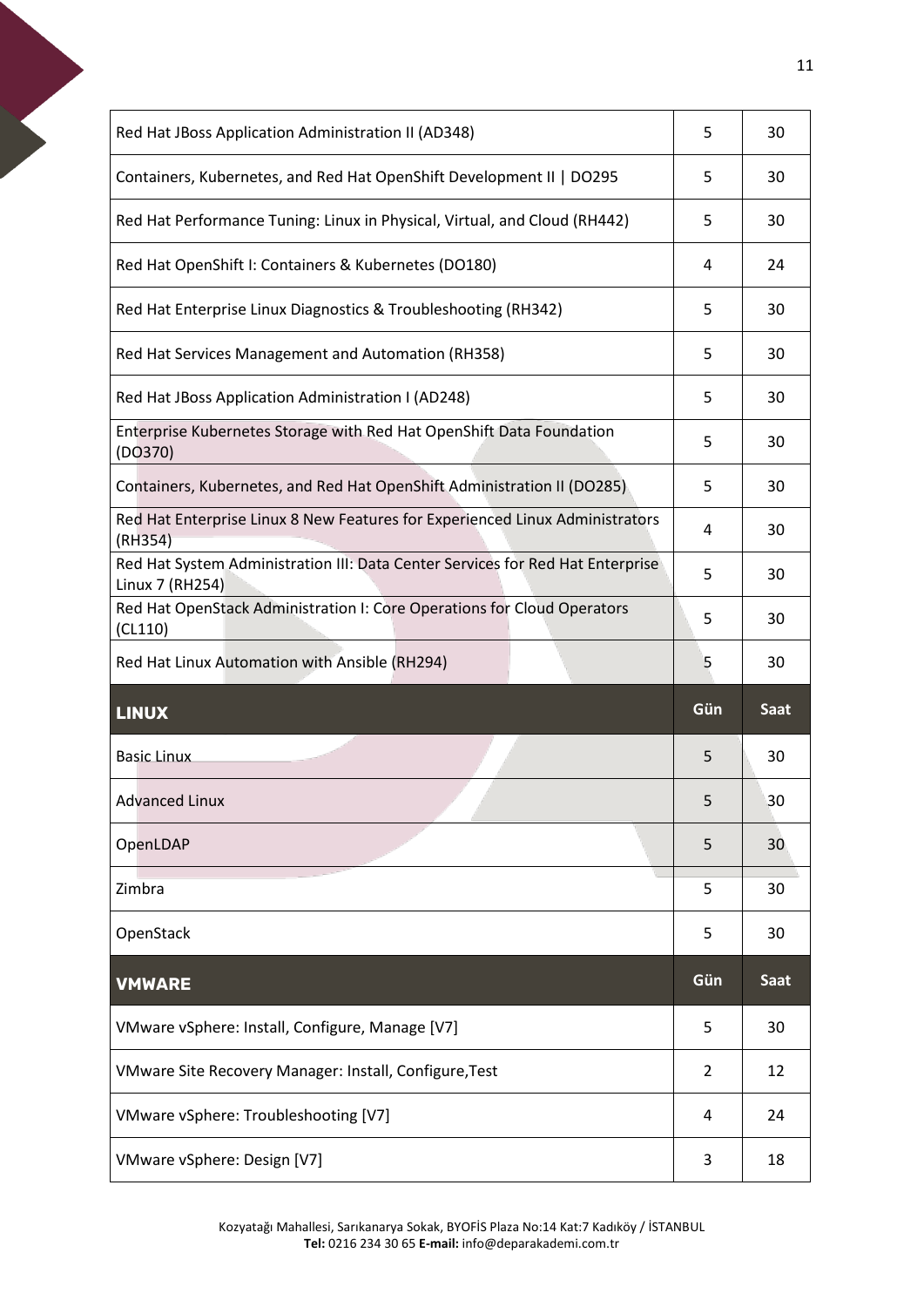<span id="page-11-0"></span>

| VMware vSphere: Install, Configure, Manage                               | 5   | 30          |
|--------------------------------------------------------------------------|-----|-------------|
| VMware vSphere: Optimize and Scale                                       | 5   | 30          |
| VMware vRealize Operations: Install, Configure, Manage [V8.2]            | 5   | 30          |
| VMware vSphere: Fast Track [V7]                                          | 5   | 30          |
| VMware vSphere: Optimize and Scale [V7]                                  | 5   | 30          |
| VMware vSphere with Kubernetes: Deploy and Manage [7]                    | 3   | 18          |
| VMware vSAN: Troubleshooting [V7]                                        | 2   | 12          |
| VMware Horizon 8: Skills for Virtual Desktop Management                  | 3   | 18          |
| VMware Cloud Foundation: Plan and Deploy [V4.0]                          | 2   | 12          |
| <b>VMware Horizon 8: Infrastructure Administration</b>                   | 2   | 12          |
| <b>VMware Horizon 8: Deploy and Manage</b>                               | 5   | 30          |
| VMware Cloud Foundation: Management and Operations [V4.0]                | 3   | 18          |
| VMware Horizon 7 Install, Configure, Manage V7.7                         | 5   | 30          |
| VMware vRealize Operations for Operators [V6.x]                          | 2   | 12          |
| VMware vSphere Skills for Operators [V6.7]                               | 2   | 12          |
| VMware Cloud on AWS: Deploy and Manage 2020                              | 3   | 18          |
| VMware Site Recovery Manager: Install, Configure, Manage [V8.2]          | 2   | 12          |
| <b>HPE</b>                                                               | Gün | <b>Saat</b> |
| Designing HPE Server Solutions Rev. 18.11 / H8PD9S                       | 5   | 30          |
| Architecting Advanced HPE Server Solutions Rev 16.21 (01065896) / H1L38S | 5   | 30          |
| <b>Building HPE Hybrid IT</b><br>Solutions, Rev. 19.41<br>(01127445)     |     | 30          |
| <b>Building HPE Hybrid IT</b><br>Solutions, Rev. 19.41H6LJ6S (hpe.com)   | 5   |             |
| Using HPE OneView, Rev. 19.41   Certification and Learning               | 4   | 24          |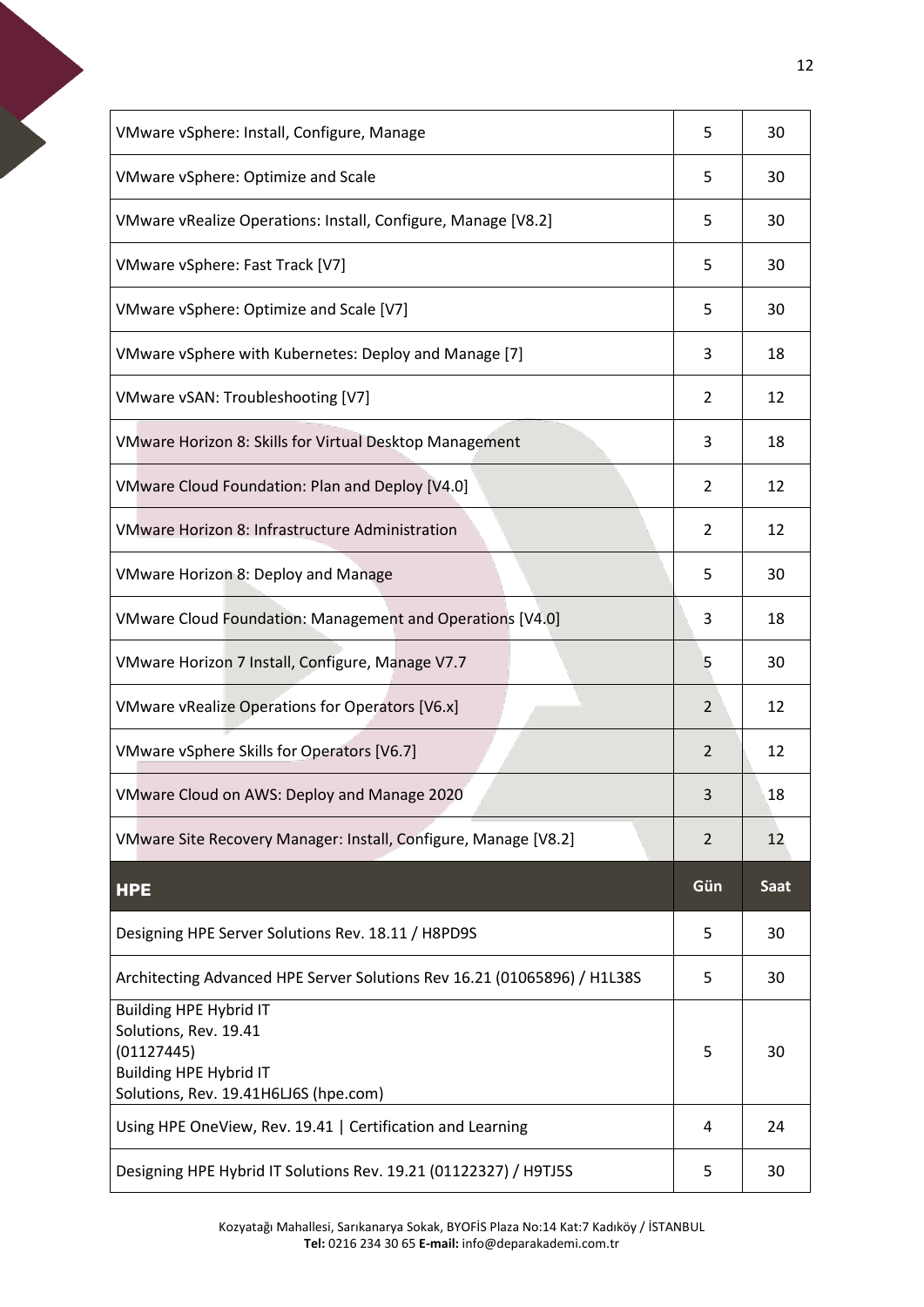<span id="page-12-0"></span>

| Designing HPE Advanced Hybrid IT Solutions 19.41 (01123303) / H9TJ7S                    | 5              | 30   |
|-----------------------------------------------------------------------------------------|----------------|------|
| HPE OneView Administration / H4C04S                                                     | 3              | 18   |
| HPE Primera I: Management and Connectivity / HM9Q5S                                     | 1              | 6    |
| HPE Primera II: Monitoring and Replication / HM9Q6S                                     | 2              | 12   |
| Managing HPE 3PAR StoreServ I: Management and Local Replication / HK902S                | 3              | 18   |
| Managing HPE 3PAR StoreServ II: Optimization and Remote Replication /<br><b>HK904S</b>  | $\overline{2}$ | 12   |
| HPE XP8 Storage Array Administration and Configuration / H9TJ8S                         | 5              | 30   |
| HPE XP Storage Array Administration and Configuration / HK905S                          | 5              | 30   |
| Managing HPE StoreOnce Backup Solutions / HK766S                                        | $\overline{2}$ | 12   |
| HPE Storage Solutions, Rev. 20.41 (01132323) / HN5A8S                                   | 5              | 30   |
| Designing HPE Nimble Solutions, Rev. 18.21 (01113228) / H9TH1S                          | 2              | 12   |
| Designing Multi-Site HPE Storage Solutions, 18.41 (01120594) / H9TJ1S                   | 5              | 30   |
| Building HPE Hybrid IT Solutions, Rev. 19.41 (01127445) / H6LJ6S                        | 5              | 30   |
| Designing HPE Hybrid IT Solutions Rev. 19.21 (01122327) / H9TJ5S                        | 5              | 30   |
| Designing HPE Advanced Hybrid IT Solutions, Rev. 19.41 (01123303) / H9TJ7S              | 5              | 30   |
| Designing High-End Storage Platform Solutions, Rev. 18.11 (01113249)<br>/H9TH2S         | 3              | 18   |
| Implementing Advanced Backup and Recovery Solutions, Rev. 18.11<br>(01113250) /H9TH2S   | 3              | 18   |
| HPE OneView Administration / H4C04S                                                     | 3              | 18   |
| Implementing HPE Composable Infrastructure Solutions, Rev. 19.21<br>(01122329) / H8PF3S | 5              | 30   |
| Using HPE OneView, Rev. 19.41 / H7H11S                                                  | 3              | 18   |
| Using HPE SimpliVity Solutions, Rev. 20.31 / HQ7G4S                                     | 5              | 30   |
| MICROSOFT DEVELOPMENT FUNDAMENTALS                                                      | Gün            | Saat |
| Software Development Fundamentals                                                       | 3              | 18   |
| <b>Windows Development Fundamentals</b>                                                 | 3              | 18   |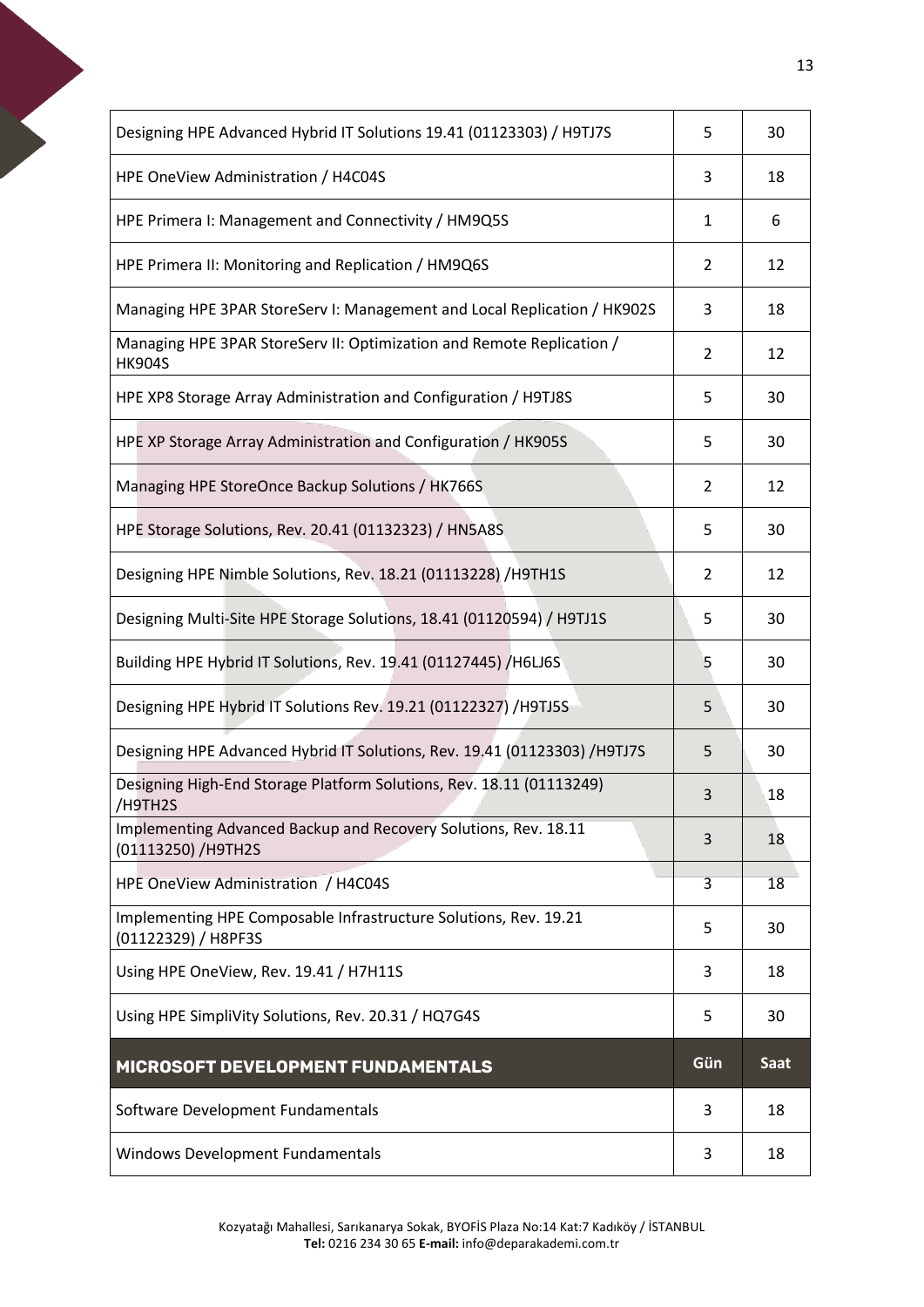<span id="page-13-0"></span>

| Web Development Fundamentals                                           | 3   | 18          |
|------------------------------------------------------------------------|-----|-------------|
| Microsoft .NET Fundamentals                                            | 3   | 18          |
| Mobile Development Fundamentals                                        | 3   | 18          |
| <b>Gaming Development Fundamentals</b>                                 | 3   | 18          |
| <b>HTML5 Application Development Fundamentals</b>                      | 3   | 18          |
| <b>Software Testing Fundamentals</b>                                   | 3   | 18          |
| <b>MICROSOFT VISUAL STUDIO</b>                                         | Gün | <b>Saat</b> |
| Developing Windows Applications with Visual Studio                     | 5   | 30          |
| Developing Communication Foundation Solutions with Visual Studio       | 3   | 18          |
| Developing Web Apps with Visual Studio                                 | 5   | 30          |
| Developing Data Access Solutions with Visual Studio                    | 5   | 30          |
| Programming in C# with Visual Studio                                   | 5   | 30          |
| Introduction to Web Development with Visual Studio                     | 5   | 30          |
| Programming in Visual Basic with Visual Studio                         | 5   | 30          |
| <b>HTML5 Programming</b>                                               | 3   | 18          |
| Introduction to Programming                                            | 5   | 30          |
| Programming in HTML5 with JavaScript and CSS3                          | 5   | 30          |
| Essentials of Developing Windows Store Apps Using HTML5 and JavaScript | 5   | 30          |
| Advanced Windows Store App Development Using HTML5 and JavaScript      | 5   | 30          |
| Programming in C#                                                      | 5   | 30          |
| Essentials of Developing Windows Store Apps Using C#                   | 5   | 30          |
| Advanced Windows Store App Development Using C#                        | 5   | 30          |
| Developing ASP.NET MVC Web Applications                                | 5   | 30          |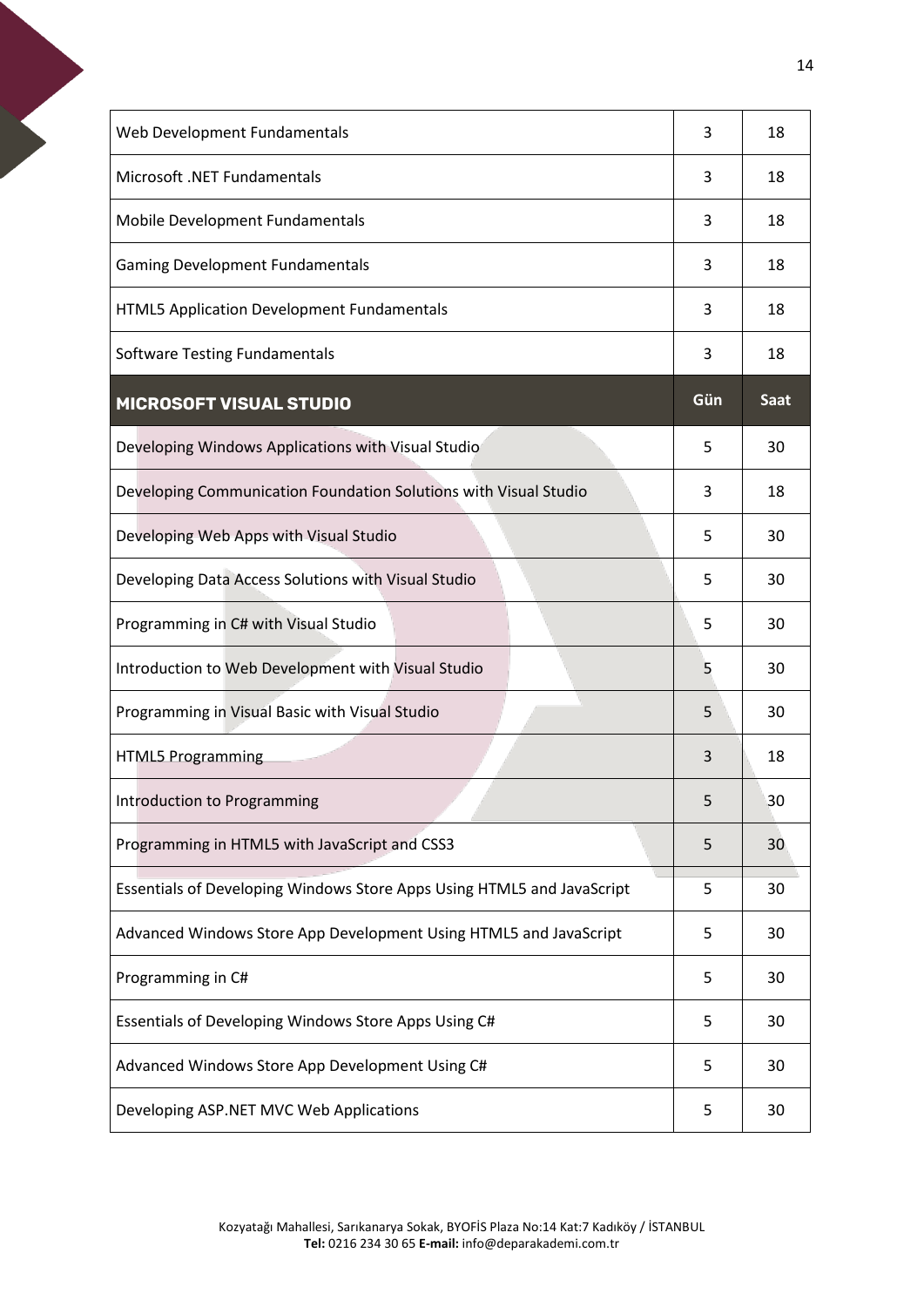<span id="page-14-2"></span><span id="page-14-1"></span><span id="page-14-0"></span>

| Build iOS apps with C# and .NET using the Xamarin tools for Visual Studio<br>5<br>Build Android apps with C# and .NET using the Xamarin tools for Visual Studio<br>5<br>Build native cross-platform mobile apps with a shared C# business logic in C#<br>5<br>.NET with Xamarin and VS<br>Build native cross-platform mobile apps with a shared UI in C#. NET with<br>5<br>Xamarin.Forms (iOS, Android, UWP)<br>Gün<br><b>MOBILE DEVELOPMENT</b><br>iOS Application Development (iPhone & iPad)<br>5<br><b>Android Application Development</b><br>5<br><b>Hybrid Application Development</b><br>5<br>Gün<br><b>SOFTWARE DEVELOPMENT</b><br><b>Enterprise Software Architecture</b><br>5<br>Software Principles and Design Patterns<br>5<br>Togaf<br>5<br>Test Guided Development (Unit Testing - TDD) for Nunit, for XUnit, for Visual<br>5<br><b>Studio Unit Test</b><br>Clean Code for Programming Language (C#,C++, java,phyton,go)<br>5 | 30<br>30<br>30<br>30<br><b>Saat</b><br>30<br>30<br>30 |
|---------------------------------------------------------------------------------------------------------------------------------------------------------------------------------------------------------------------------------------------------------------------------------------------------------------------------------------------------------------------------------------------------------------------------------------------------------------------------------------------------------------------------------------------------------------------------------------------------------------------------------------------------------------------------------------------------------------------------------------------------------------------------------------------------------------------------------------------------------------------------------------------------------------------------------------------|-------------------------------------------------------|
|                                                                                                                                                                                                                                                                                                                                                                                                                                                                                                                                                                                                                                                                                                                                                                                                                                                                                                                                             |                                                       |
|                                                                                                                                                                                                                                                                                                                                                                                                                                                                                                                                                                                                                                                                                                                                                                                                                                                                                                                                             |                                                       |
|                                                                                                                                                                                                                                                                                                                                                                                                                                                                                                                                                                                                                                                                                                                                                                                                                                                                                                                                             |                                                       |
|                                                                                                                                                                                                                                                                                                                                                                                                                                                                                                                                                                                                                                                                                                                                                                                                                                                                                                                                             |                                                       |
|                                                                                                                                                                                                                                                                                                                                                                                                                                                                                                                                                                                                                                                                                                                                                                                                                                                                                                                                             |                                                       |
|                                                                                                                                                                                                                                                                                                                                                                                                                                                                                                                                                                                                                                                                                                                                                                                                                                                                                                                                             |                                                       |
|                                                                                                                                                                                                                                                                                                                                                                                                                                                                                                                                                                                                                                                                                                                                                                                                                                                                                                                                             |                                                       |
|                                                                                                                                                                                                                                                                                                                                                                                                                                                                                                                                                                                                                                                                                                                                                                                                                                                                                                                                             |                                                       |
|                                                                                                                                                                                                                                                                                                                                                                                                                                                                                                                                                                                                                                                                                                                                                                                                                                                                                                                                             | <b>Saat</b>                                           |
|                                                                                                                                                                                                                                                                                                                                                                                                                                                                                                                                                                                                                                                                                                                                                                                                                                                                                                                                             | 30                                                    |
|                                                                                                                                                                                                                                                                                                                                                                                                                                                                                                                                                                                                                                                                                                                                                                                                                                                                                                                                             | 30                                                    |
|                                                                                                                                                                                                                                                                                                                                                                                                                                                                                                                                                                                                                                                                                                                                                                                                                                                                                                                                             | 30                                                    |
|                                                                                                                                                                                                                                                                                                                                                                                                                                                                                                                                                                                                                                                                                                                                                                                                                                                                                                                                             | 30                                                    |
|                                                                                                                                                                                                                                                                                                                                                                                                                                                                                                                                                                                                                                                                                                                                                                                                                                                                                                                                             | 30                                                    |
| .NET and HTML5 for Web Applications: Enterprise Design Patterns<br>5                                                                                                                                                                                                                                                                                                                                                                                                                                                                                                                                                                                                                                                                                                                                                                                                                                                                        | 30                                                    |
| .Net Core 2 MVC with Entity Framework<br>5                                                                                                                                                                                                                                                                                                                                                                                                                                                                                                                                                                                                                                                                                                                                                                                                                                                                                                  | 30 <sup>°</sup>                                       |
| Secure Software Development Training<br>5                                                                                                                                                                                                                                                                                                                                                                                                                                                                                                                                                                                                                                                                                                                                                                                                                                                                                                   | 30                                                    |
| Python with Bigdata<br>5                                                                                                                                                                                                                                                                                                                                                                                                                                                                                                                                                                                                                                                                                                                                                                                                                                                                                                                    | 30                                                    |
| Python Web Programming<br>5                                                                                                                                                                                                                                                                                                                                                                                                                                                                                                                                                                                                                                                                                                                                                                                                                                                                                                                 | 30                                                    |
| Apache Kafka<br>4                                                                                                                                                                                                                                                                                                                                                                                                                                                                                                                                                                                                                                                                                                                                                                                                                                                                                                                           | 24                                                    |
| Apache Spark<br>4                                                                                                                                                                                                                                                                                                                                                                                                                                                                                                                                                                                                                                                                                                                                                                                                                                                                                                                           | 24                                                    |
| Elasticsearch<br>3                                                                                                                                                                                                                                                                                                                                                                                                                                                                                                                                                                                                                                                                                                                                                                                                                                                                                                                          | 18                                                    |
| TypeScript<br>2                                                                                                                                                                                                                                                                                                                                                                                                                                                                                                                                                                                                                                                                                                                                                                                                                                                                                                                             |                                                       |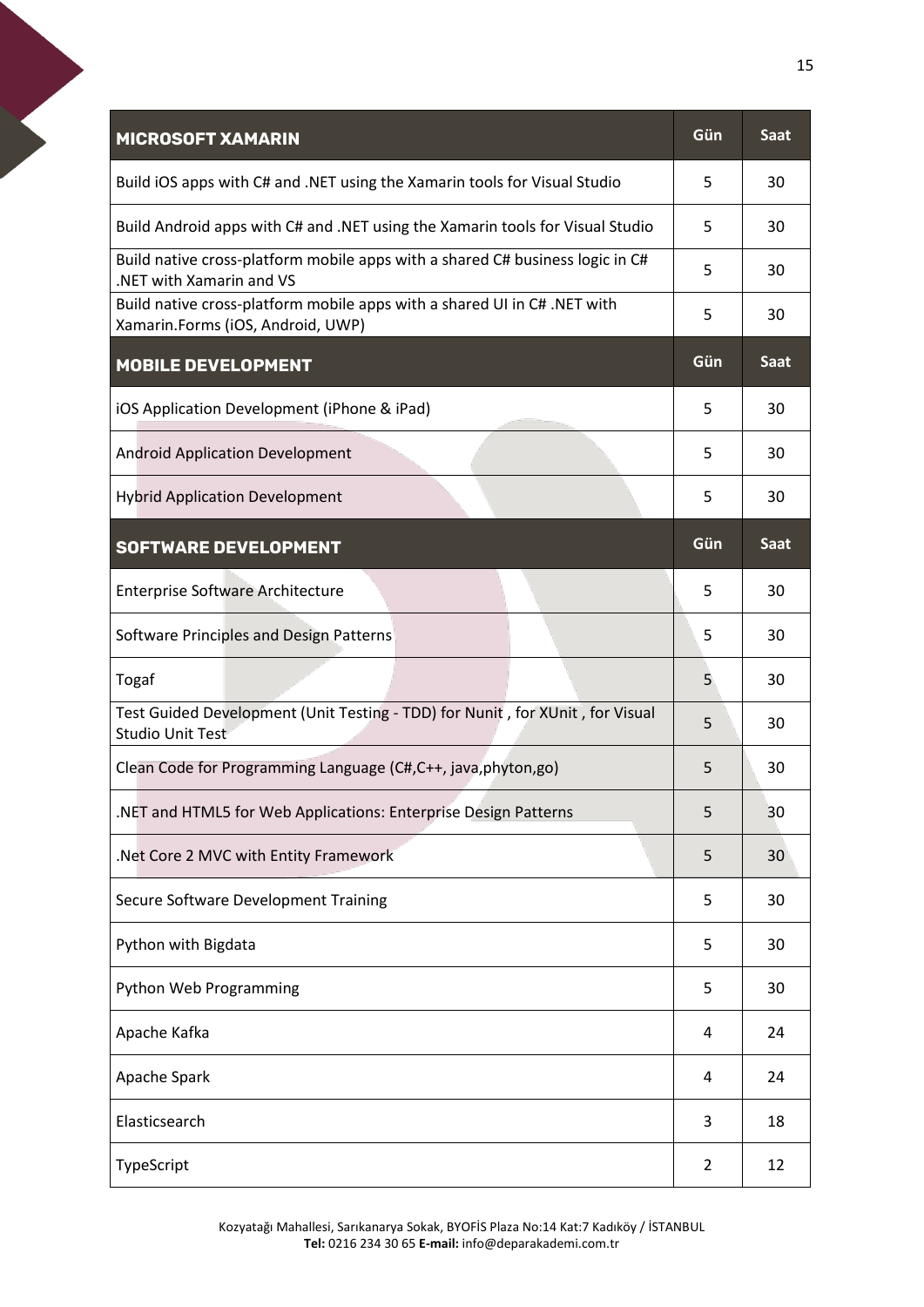| Angular                                                         | 3              | 18          |
|-----------------------------------------------------------------|----------------|-------------|
| ReactJS                                                         | 5              | 30          |
| <b>React Native</b>                                             | 5              | 30          |
| VueJS                                                           | $\overline{2}$ | 12          |
| NodeJS                                                          | 3              | 18          |
| Data Science and Big Data Analytics for Business Transformation | 2              | 12          |
| DevOps Foundation                                               | $\overline{2}$ | 12          |
| R Programming                                                   | 3              | 18          |
| C++ Programming                                                 | 5              | 30          |
| <b>Rust Programming</b>                                         | 5              | 30          |
| Kotlin Programming                                              | 5              | 30          |
| <b>IOS Swift Programming</b>                                    | 5              | 30          |
| <b>Flutter Training</b>                                         | 5              | 30          |
| <b>PHP Training</b>                                             | 5              | 30          |
| Programming with C # and .NET Core                              | 5              | 30          |
| Programming API with ASP.NET Core                               | 5              | 30          |
| Web Programming with ASP.NET MVC Core                           | 5              | 30          |
| Serverless Programming with C # - ASP.NET Core                  | 5              | 30          |
| Microservis Programming with C # - ASP.NET Core                 | 5              | 30          |
| <b>GO</b>                                                       | Gün            | <b>Saat</b> |
| Go: Programming                                                 | 5              | 30          |
| <b>Advanced Go Programming</b>                                  | 5              | 30          |
| Programming API with Go (RESTful + GraphQL + gRPC)              | 5              | 30          |
| Web Programming with Go                                         | 5              | 30          |

<span id="page-15-0"></span>Kozyatağı Mahallesi, Sarıkanarya Sokak, BYOFİS Plaza No:14 Kat:7 Kadıköy / İSTANBUL **Tel:** 0216 234 30 65 **E-mail:** info@deparakademi.com.tr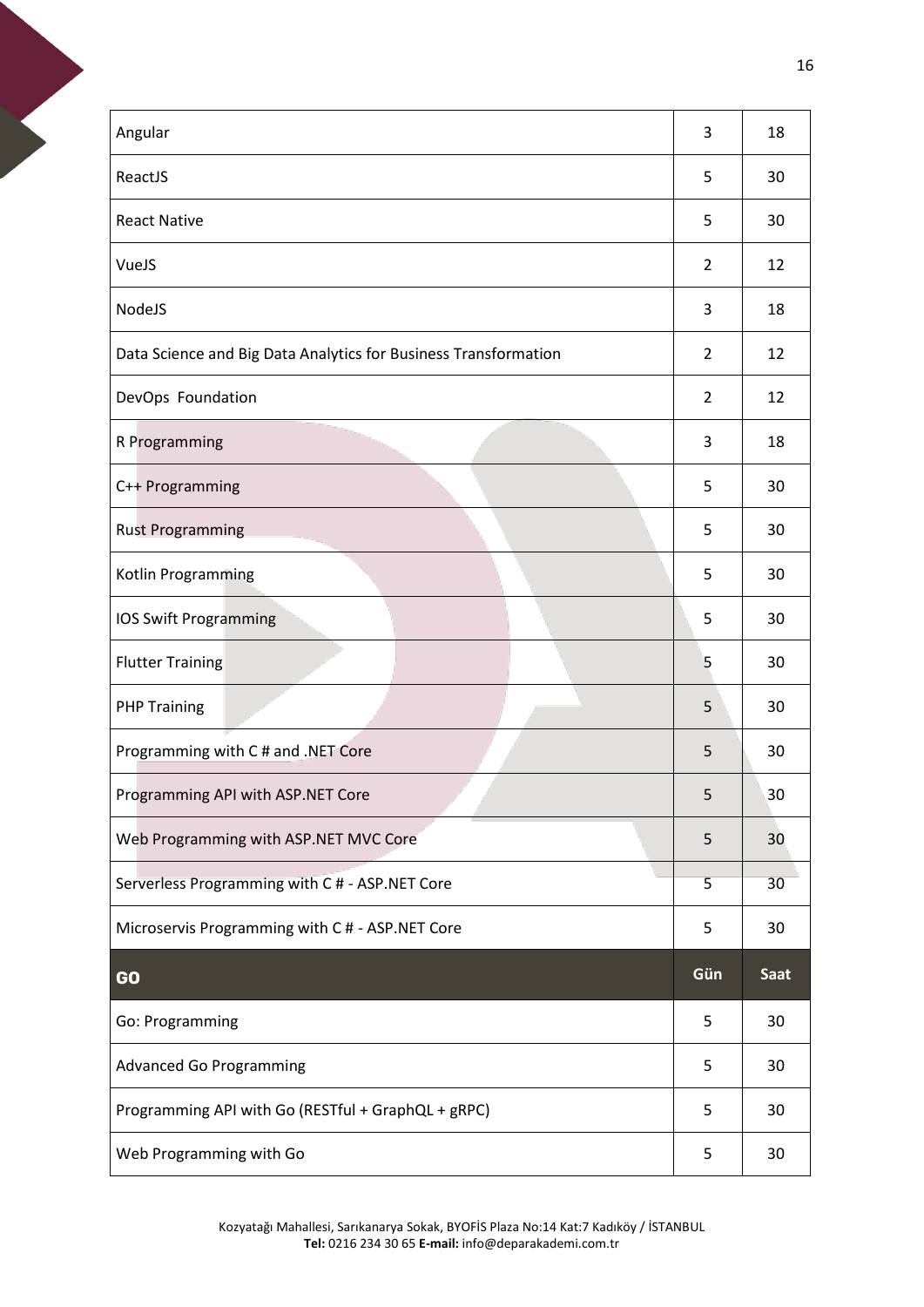<span id="page-16-3"></span><span id="page-16-2"></span><span id="page-16-1"></span><span id="page-16-0"></span>

| <b>ARTIFICIAL INTELLIGENCE</b>                                 | Gün            | <b>Saat</b> |
|----------------------------------------------------------------|----------------|-------------|
| Artificial Intelligence for Business                           | 1              | 6           |
| Machine Learning with C#                                       | 5              | 30          |
| Machine Learning with Go                                       | 5              | 30          |
| Machine Learning with Python                                   | 5              | 30          |
| Machine Learning with C++                                      | 5              | 30          |
| Machine Learning with Java                                     | 5              | 30          |
| Machine Learning and Deep Learning with TensorFlow             | 5              | 30          |
| Deep Learning with Keras                                       | 5              | 30          |
| <b>CLOUD MACHINE LEARNING</b>                                  | Gün            | <b>Saat</b> |
| Machine Learning with Microsoft Azure                          | $\overline{2}$ | 12          |
| Machine Learning with AWS                                      | 2              | 12          |
| Google Cloud Platform for Machine Learning                     | 2              | 12          |
| <b>COMPUTER VISION</b>                                         | Gün            | <b>Saat</b> |
| <b>Computer Vision Fundamentals</b>                            | $\mathbf 1$    | 6           |
| <b>Computer Vision for Business</b>                            | $\mathbf{1}$   | 6           |
| <b>Computer Vision with OpenCV</b>                             | 3              | 18          |
| Deep Learning for Computer Vision with TensorFlow and Keras    | 3              | 18          |
| OpenCV for Computer Vision, Deep Learning and Machine Learning | 3              | 18          |
| <b>BLOCKCHAIN</b>                                              | Gün            | <b>Saat</b> |
| <b>Blockchain Fundamentals</b>                                 | $\mathbf{1}$   | 6           |
| <b>Blockchain for Business</b>                                 | 1              | 6           |
| Blockchain Application Development with Ethereum               | 3              | 18          |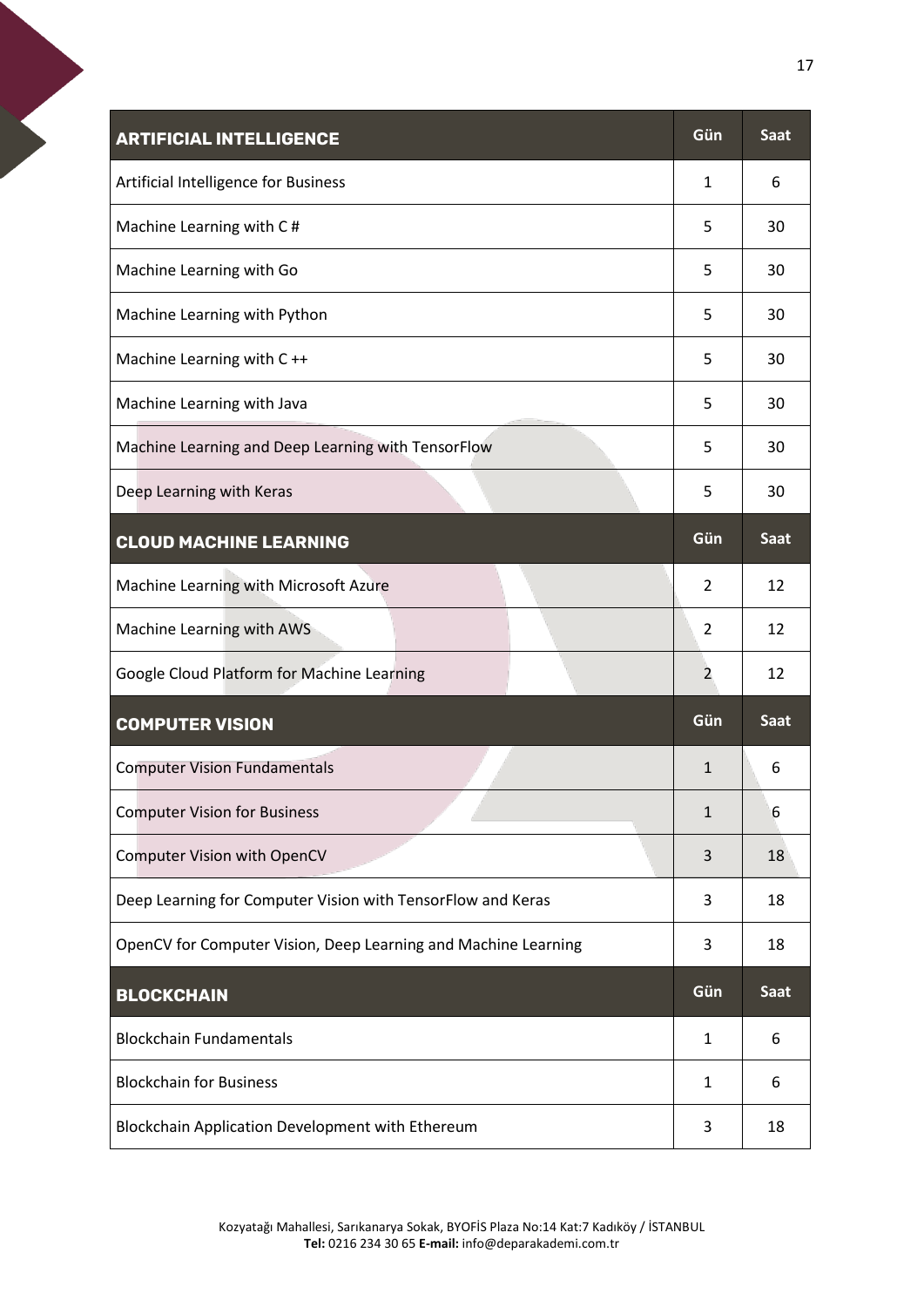<span id="page-17-3"></span><span id="page-17-2"></span><span id="page-17-1"></span><span id="page-17-0"></span>

| <b>DATABASE</b>                                                | Gün            | <b>Saat</b> |
|----------------------------------------------------------------|----------------|-------------|
| PostgreSQL Database Programming                                | 5              | 30          |
| MongoDB Database Programming                                   | 5              | 30          |
| Cassandra Database Programming                                 | 5              | 30          |
| Redis Database Programming                                     | 5              | 30          |
| MySQL Database Administration                                  | 5              | 30          |
| <b>DOCKER</b>                                                  | Gün            | <b>Saat</b> |
| Dockerized "Microservices": .Net Core, Java and Go with Docker | 5              | 30          |
| Docker and Docker Swarm                                        | 2              | 12          |
| <b>Kubernetes with Docker</b>                                  | $\overline{2}$ | 12          |
| Kubernetes with Openshift                                      | $\overline{2}$ | 12          |
| <b>SOFTWARE TESTING</b>                                        | Gün            | Saat        |
| <b>ISTQB Foundation Level</b>                                  | 3              | 18          |
| ISTQB Advanced Level (Test Analyst)                            | 5              | 30          |
| ISTQB Advanced Level (Technical Analyst)                       | 5              | 30          |
| ISTQB Advanced Level (Test Manager)                            | 5              | 30          |
| Software Testing Life Cycle                                    | 3              | 18          |
| Functional, Performans, Management Tools                       | 3              | 18          |
| ISTQB Advanced Level (Test Analyst)                            | 5              | 30          |
| <b>CISCO</b>                                                   | Gün            | Saat        |
| Interconnecting Cisco Networking Devices Part1(ICND1) (CCNA)   | 5              | 30          |
| Interconnecting Cisco Networking Devices Part2(ICND2) (CCNA)   | 5              | 30          |
| Cisco Certified Design Associate (CCDA)                        | 5              | 30          |
| Introducing Cisco Data Center Networking                       | 4              | 24          |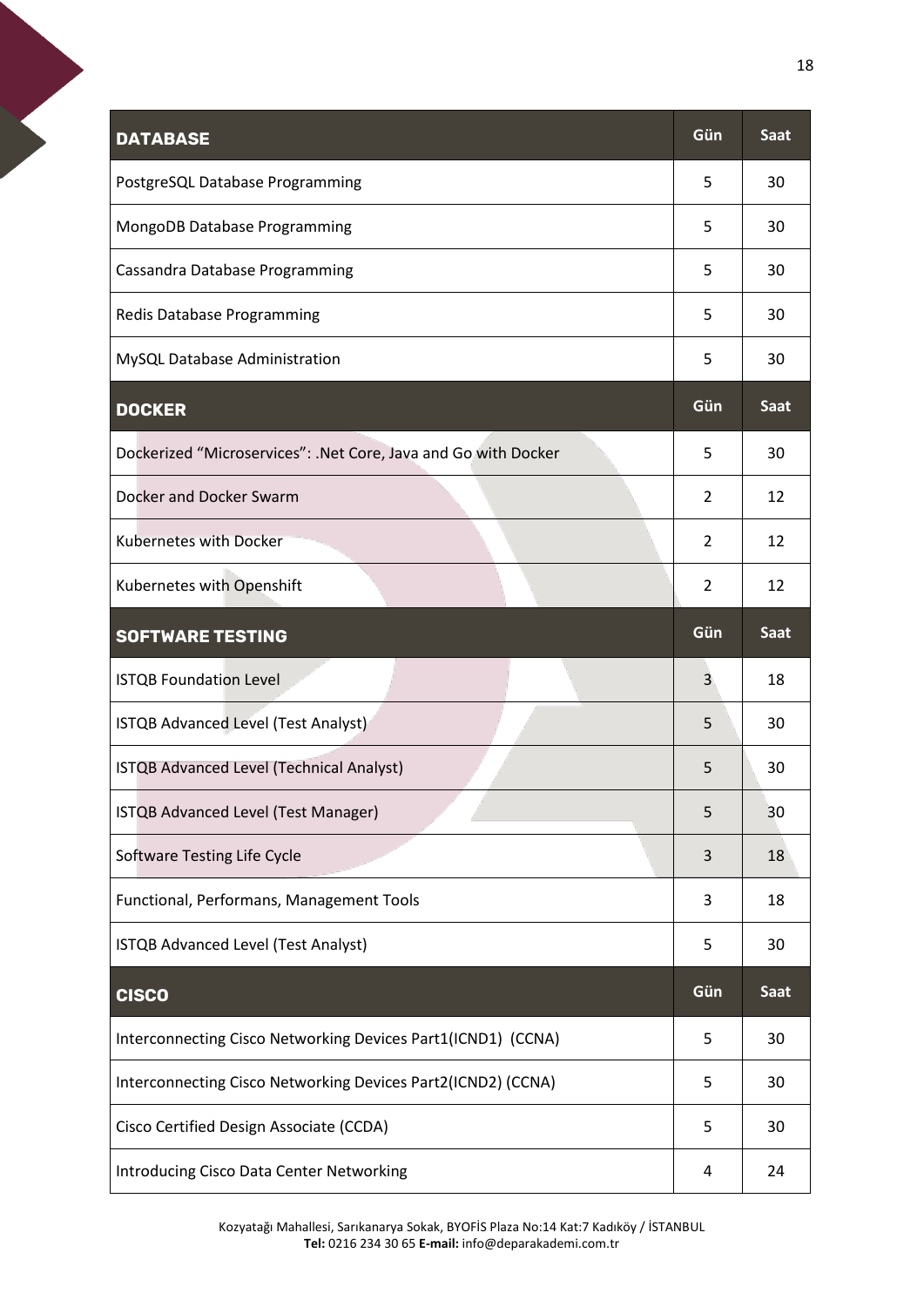<span id="page-18-4"></span><span id="page-18-3"></span><span id="page-18-2"></span><span id="page-18-1"></span><span id="page-18-0"></span>

| <b>Introducing Cisco Data Center Technologies</b>                      | 5   | 30          |
|------------------------------------------------------------------------|-----|-------------|
| <b>Implementing Cisco IOS Network Security</b>                         | 5   | 30          |
| <b>Implementing Cisco Unified Wireless Networking Essentials</b>       | 5   | 30          |
| Building Cisco Service Provider Next-Generation Networks, Part1        | 5   | 30          |
| <b>Building Cisco Service Provider Next-Generation Networks, Part2</b> | 5   | 30          |
| <b>CISCO CERTIFIED NETWORK PROFESSIONAL (CCNP)</b>                     | Gün | Saat        |
| <b>Implementing Cisco IPRouting</b>                                    | 5   | 30          |
| Implementing Cisco IP Switched Networks                                | 5   | 30          |
| Troubleshooting and Maintaining Cisco IP Networks                      | 5   | 30          |
| <b>CISCO CERTIFIED DESIGN PROFESSIONAL (CCDP)</b>                      | Gün | <b>Saat</b> |
| Implementing Cisco IP Routing v2.0 (ROUTE)                             | 5   | 30          |
| Implementing Cisco IP Switched Networks v2.0 (SWITCH)                  | 5   | 30          |
| Designing Cisco Network Service Architectures (ARCH)                   | 5   | 30          |
| <b>CHECKPOINT</b>                                                      | Gün | <b>Saat</b> |
| CheckPoint Certified Security Administrator (CCSA)                     | 4   | 24          |
| CheckPoint Certified Security Expert(CCSE)                             | 5   | 30          |
| <b>HUAWEI</b>                                                          | Gün | <b>Saat</b> |
| HCIA- Huawei Certified ICT Associate- Access                           | 5   | 30          |
| <b>HCIP-Huawei Certified ICT Professional</b>                          | 5   | 30          |
| <b>HCIA-Routing &amp; Switching</b>                                    | 5   | 30          |
| <b>HCIP-Routing &amp; Switching</b>                                    | 5   | 30          |
| <b>MICROSOFT SQL SERVER</b>                                            | Gün | <b>Saat</b> |
| Updating Your SQL Server Skills to Microsoft SQL Server 2014           | 5   | 30          |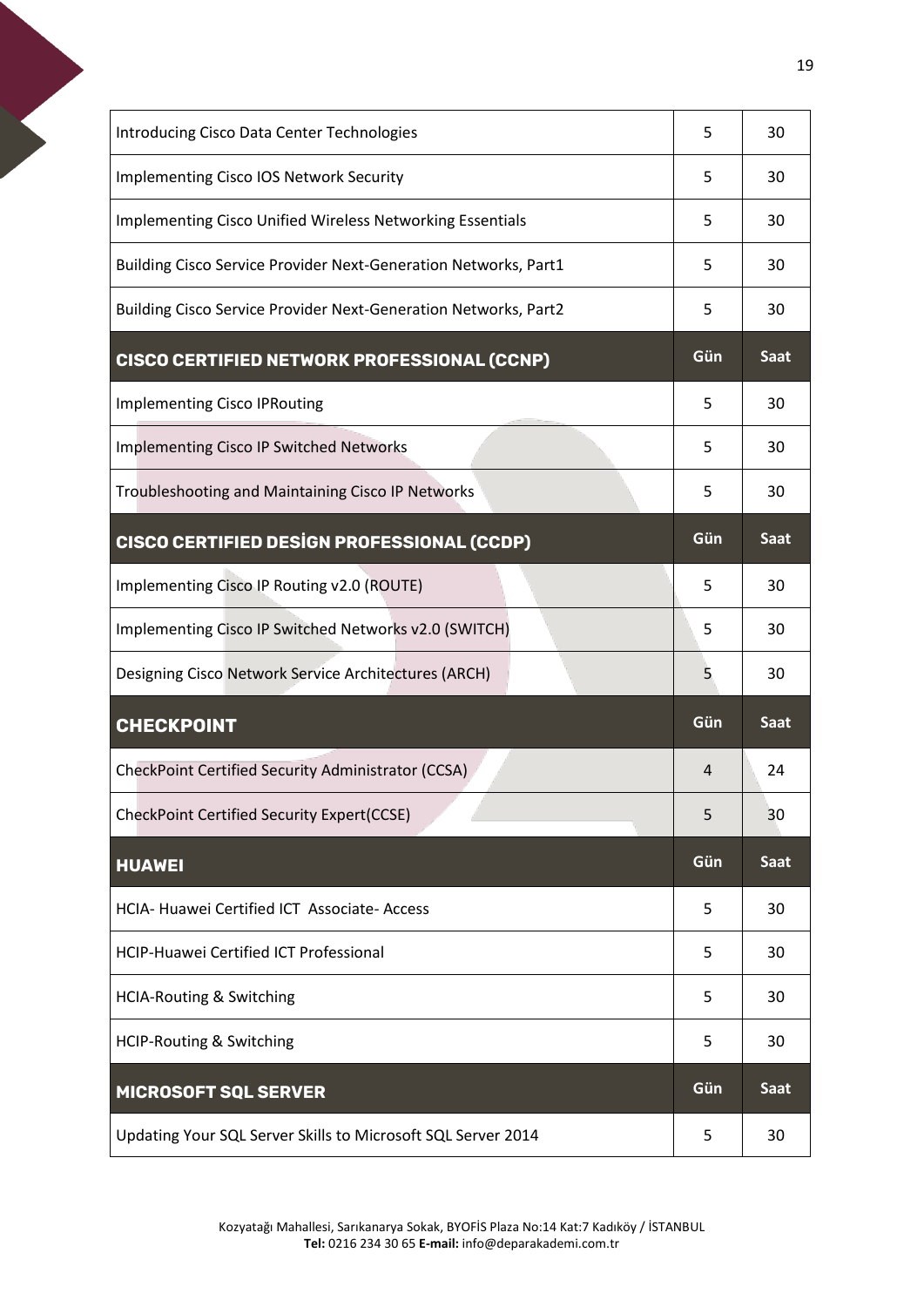| <b>Introduction to SQL Databases</b>                                   | 3            | 18 |
|------------------------------------------------------------------------|--------------|----|
| Updating Your Skills to SQL Server 2016                                | 3            | 18 |
| Performance Tuning & Optimizing SQL Databases                          | 4            | 24 |
| Managing SQL Business Intelligence Operations                          | 3            | 18 |
| Analyzing Data with SQL Server Reporting Services                      | 5            | 30 |
| Data Analysis Fundamentals Using Excel                                 | 2            | 12 |
| Updating Your Skills to SQL Server 2017                                | 2            | 12 |
| <b>SQL Server on Linux</b>                                             | 2            | 12 |
| Querying Data with Course: Querying Data with Microsoft Transact-SQL   | 5            | 30 |
| <b>Developing SQL Databases</b>                                        | 5            | 30 |
| Administering a SQL Database Infrastructure                            | 5            | 30 |
| Provisioning SQL Databases                                             | 5            | 30 |
| Implementing a SQL Data Warehouse                                      | 5            | 30 |
| Developing SQL Data Models                                             | 3            | 18 |
| Analyzing Big Data with Microsoft R                                    | 3            | 18 |
| Perform Cloud Data Science with Azure Machine Learning                 | 5            | 30 |
| Performing Data Engineering on Microsoft HD Insight                    | 5            | 30 |
| Performing Big Data Engineering on Microsoft Cloud Services            | 5            | 30 |
| Analyzing Data with Power BI                                           | 3            | 18 |
| Analyzing Data with Excel                                              | 3            | 18 |
| Microsoft SQL Server 2014 for Oracle DBAs                              | 4            | 24 |
| <b>Database Administration Fundamentals</b>                            |              |    |
|                                                                        | 3            | 18 |
| Microsoft Cloud Workshop: Migrating Oracle to Azure SQL or Postgre SQL | $\mathbf{1}$ | 6  |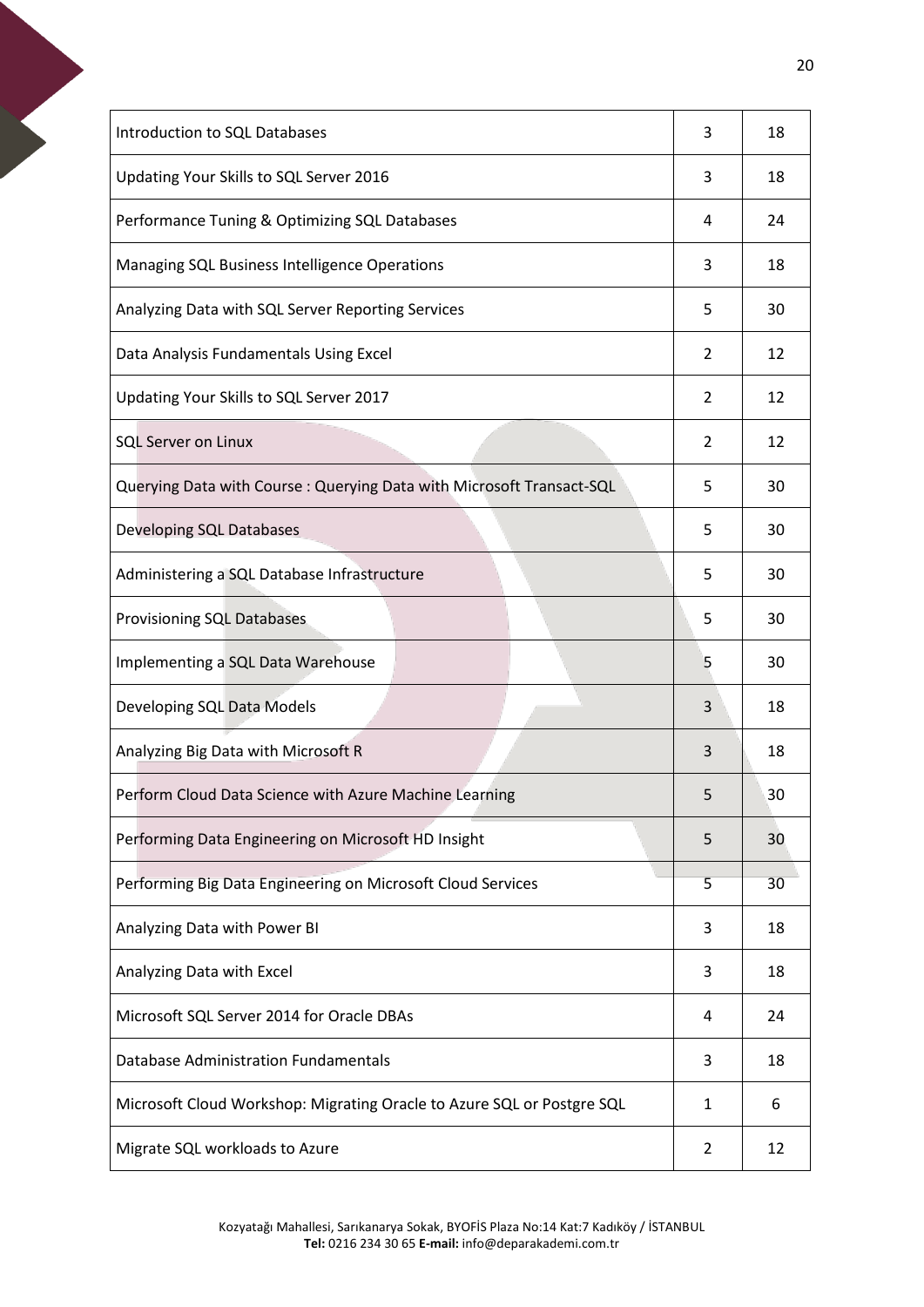<span id="page-20-0"></span>

| <b>ORACLE</b>                                                    | Gün | Saat |
|------------------------------------------------------------------|-----|------|
| Oracle Database 12c: Admin, Install and Upgrade Accelerated      | 5   | 30   |
| Oracle Database 12c: Administration Workshop                     | 5   | 30   |
| Oracle Database 12c: Backup and Recovery Workshop                | 5   | 30   |
| Oracle Database 12c: Data Guard Administration                   | 4   | 24   |
| Oracle Database 12c: High Availability New Features              | 4   | 24   |
| Oracle Database 12c: Install and Upgrade Workshop                | 5   | 30   |
| Oracle Database 12c: Managing Multitenant Architecture           | 2   | 12   |
| Oracle Database 12c: New Features for Administrators             | 5   | 30   |
| Oracle Database 12c: Performance Management and Tuning           | 5   | 30   |
| Oracle Database SQL Tuning for Developers                        | 3   | 18   |
| Oracle Database: Develop PL/SQL Program Units                    | 5   | 30   |
| Oracle Database: Introduction to SQL                             | 5   | 30   |
| Oracle Database: Introduction to SQL/PLSQL Accelerated           | 5   | 30   |
| Oracle Database: Program with PL/SQL                             | 5   | 30   |
| Oracle Database: SQL Workshop I                                  | 3   | 18   |
| Oracle Database: SQL and PL/SQL Fundamentals                     | 5   | 30   |
| Oracle Enterprise Manager Cloud Control 12c: Adv Config Workshop | 5   | 30   |
| Oracle Enterprise Manager Cloud Control 12c: Cloud Mgmt Workshop | 5   | 30   |
| Using Oracle Enterprise Manager Cloud Control 12c                | 5   | 30   |
| Oracle Database 12c: Advanced PL/SQL                             | 3   | 18   |
| Exadata Database Machine Administration Workshop                 | 5   | 30   |
| Oracle Database 12c: SQL and PL/SQL Fundamentals                 | 5   | 30   |
| Oracle Database 12c: Data Guard Administration                   | 4   | 24   |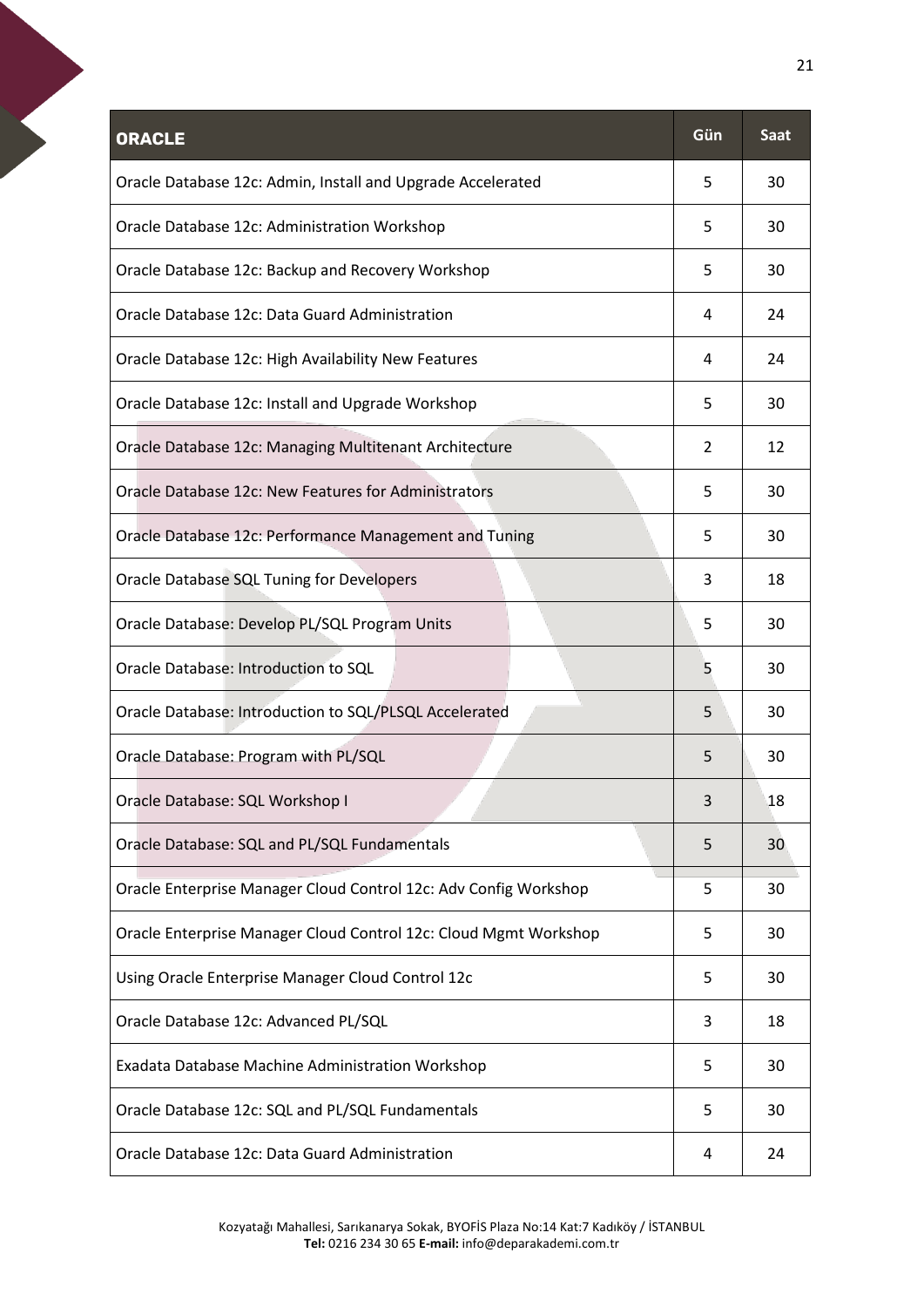<span id="page-21-0"></span>

| Oracle Database 12c: Clusterware Administration         | 5              | 30          |
|---------------------------------------------------------|----------------|-------------|
| Oracle Database 12c: Security                           | 5              | 30          |
| <b>JAVA</b>                                             | Gün            | <b>Saat</b> |
| Java Programming                                        | 5              | 30          |
| Java Web(Servlet/JSP/JSTL) Programming                  | 5              | 30          |
| <b>Struts Programming Java</b>                          | 3              | 18          |
| Hibernate Programming Java                              | 4              | 24          |
| Spring Framework Training Java                          | 5              | 30          |
| JSF(Java Server Faces)Programming Java                  | 5              | 30          |
| JPA(Java Persistence API)Programming Java               | 3              | 18          |
| Java Web Services Programming Java                      | 5              | 30          |
| <b>Building Database Driven Applications with JPA</b>   | 3              | 18          |
| CoreJSF: Advanced Java Server Faces in Action with Ajax | 4              | 24          |
| CoreSwing:Developing Advanced Java GUI' susing Swing    | 4              | 24          |
| Creating Web Services Using Java(TM)Technology          | 3              | 18          |
| Designing Java Web Services                             | $\overline{2}$ | 12          |
| Developing Applications With the Java SE Platform       | 5              | 30          |
| Developing Applications for the Java EE Platform        | 5              | 30          |
| Developing Applications for the Java EE Platform        | 5              | 30          |
| Developing Java Web Services                            | 5              | 30          |
| Developing Java Server Faces Components with Ajax       | $\overline{2}$ | 12          |
| Developing Secure Java Web Services                     | 3              | 18          |
| Developing Secure Java Web Services. Java EE            | 3              | 18          |
| Developing Web Application susing JSF Technologies      | 3              | 18          |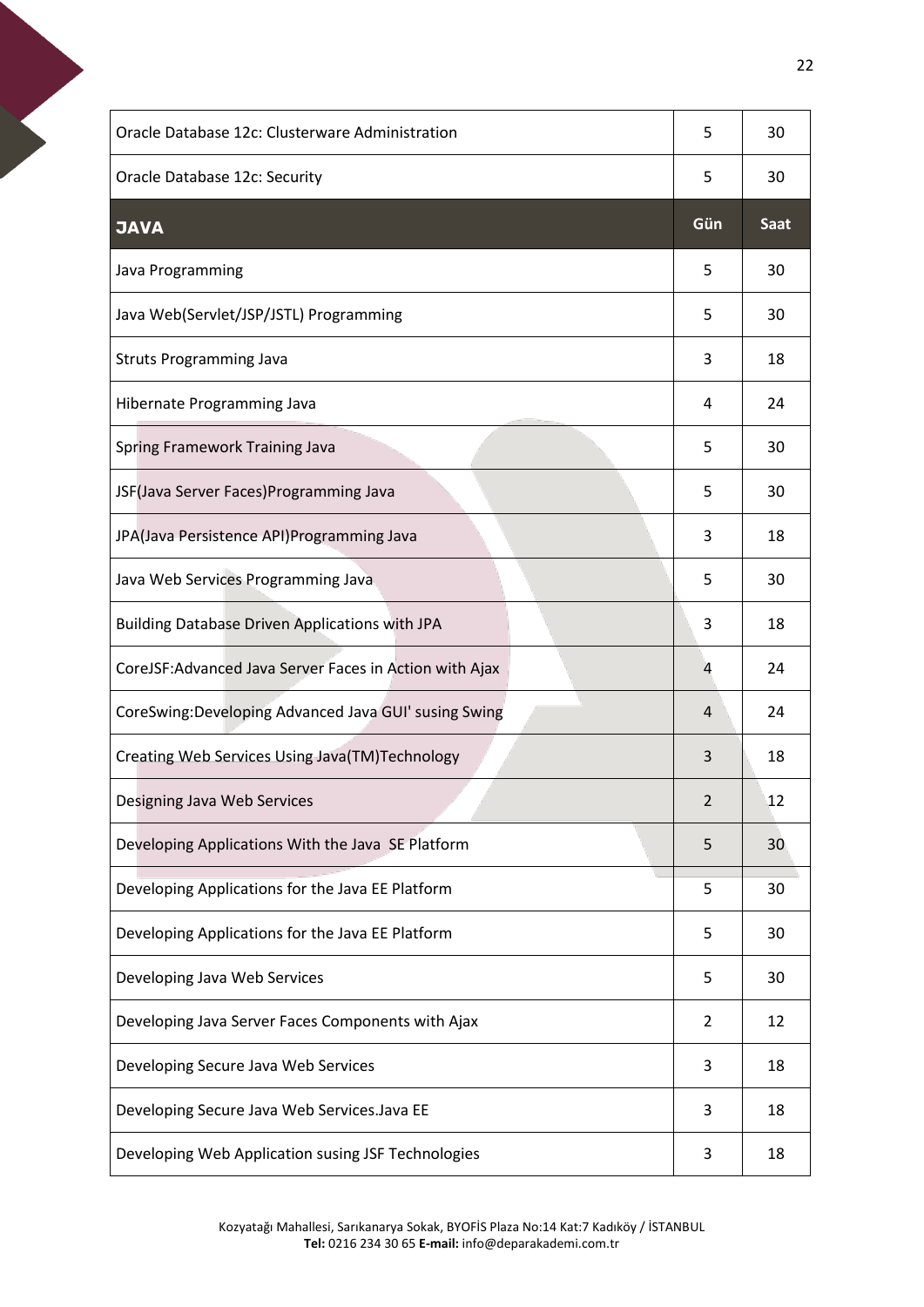<span id="page-22-0"></span>

| Developing Web Services Using Java Technology. Java EE           | 5   | 30          |
|------------------------------------------------------------------|-----|-------------|
| Fundamentalsof the Java Programming Language                     | 5   | 30          |
| Fundamentalsof the Java Programming Language .Java SE            | 5   | 30          |
| Java Performance Tuning Workshop                                 | 4   | 24          |
| Java Programming Language                                        | 5   | 30          |
| Java Programming Language. Java SE                               | 5   | 30          |
| Java FX Script Fundamentals                                      | 2   | 12          |
| Managing XML with the Java Platform                              | 3   | 18          |
| Web Component Development with Servlets and JSP Technologies     | 5   | 30          |
| Web Component Development with Servlets&JSPs.Java EE             | 5   | 30          |
| Wireless Mobile Component Development                            | 3   | 18          |
| Java Persistence Training with Hibernate                         | 4   | 24          |
| Spring Application Framework Eğitimi                             | 4   | 24          |
| Web Application Security Training with Spring Security           | 2   | 12          |
| Aspect Oriented Programming Training with Spring AOP and AspectJ | 2   | 12          |
| Architect Enterprise Applications with Java EE                   | 5   | 30          |
| Java Design Patterns                                             | 5   | 30          |
| Object-Oriented Analysis and Design Using UML                    | 4   | 24          |
| Java SE 8 Fundamentals                                           | 5   | 30          |
| Java SE 8: Programming                                           | 5   | 30          |
| <b>NETWORK SECURITY ADMINISTRATOR</b>                            | Gün | <b>Saat</b> |
| Network Security Administrator                                   | 5   | 30          |
| <b>Malware Analysis Methods Training</b>                         | 5   | 30          |
| <b>Penetration Test</b>                                          | 5   | 30          |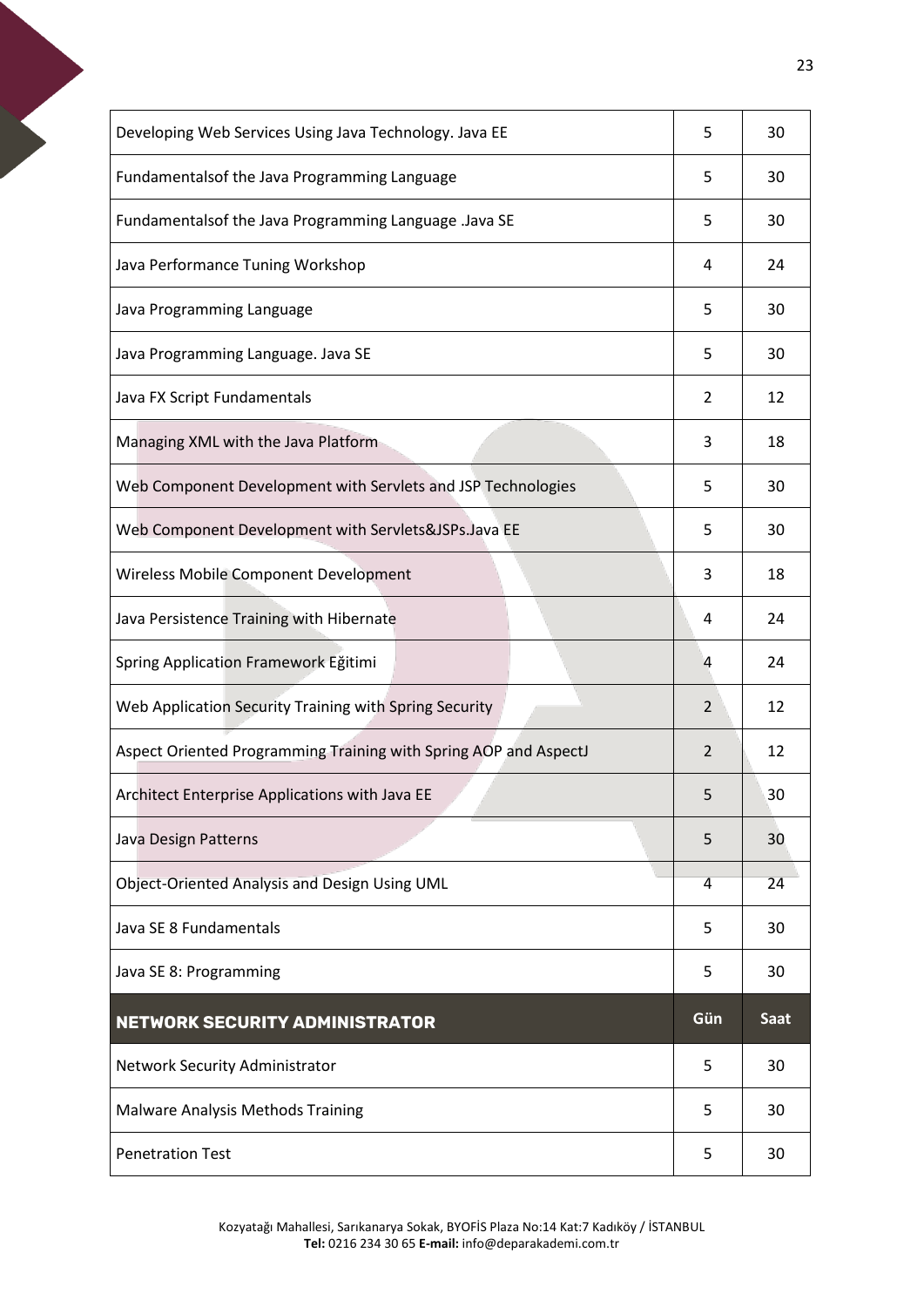<span id="page-23-1"></span><span id="page-23-0"></span>

| <b>DNS Security Methods</b>                                 | $\mathbf{1}$   | 6               |
|-------------------------------------------------------------|----------------|-----------------|
| Network and Security Management with Linux                  | 5              | 30              |
| <b>PENETRATION TESTER</b>                                   | Gün            | Saat            |
| Licensed Penetration Tester (LPT)                           | 5              | 30              |
| Certified Ethical Hacker (CEH)                              | 5              | 30              |
| <b>Network Penetration</b>                                  | 3              | 18              |
| <b>Wireless Penetration</b>                                 | 2              | 12              |
| <b>Web Application Testing</b>                              | 3              | 18              |
| <b>Mobile Application Testing</b>                           | 3              | 18              |
| <b>CORPORATE SECURITY</b>                                   | Gün            | <b>Saat</b>     |
| Linux Network and System Security Training                  | 3              | 18              |
| <b>Database Security Training</b>                           | $\overline{2}$ | 12              |
| <b>Virtualization Security Training</b>                     | 3              | 18              |
| Log Management and Analysis Training                        | $\overline{2}$ | 12              |
| <b>ADVANCED CYBER SECURITY</b>                              | Gün            |                 |
|                                                             |                | <b>Saat</b>     |
| Certified Information Systems Security Professional (CISSP) | 5              | 30              |
| Certified Hacking Forensics Investigator                    | 5              | 30 <sup>7</sup> |
| <b>Network Forensics</b>                                    | 4              | 24              |
| <b>Malware Analysis Training</b>                            | 3              | 18              |
| <b>Cyber Security Expert Training</b>                       | 4              | 24              |
| DDOS Attacks and Protection Paths Training                  | $\overline{2}$ | 12              |
| Firewall / IPS Security Tests Training                      | 3              | 18              |
| <b>ITIL</b>                                                 | Gün            | <b>Saat</b>     |

<span id="page-23-3"></span><span id="page-23-2"></span>Kozyatağı Mahallesi, Sarıkanarya Sokak, BYOFİS Plaza No:14 Kat:7 Kadıköy / İSTANBUL **Tel:** 0216 234 30 65 **E-mail:** info@deparakademi.com.tr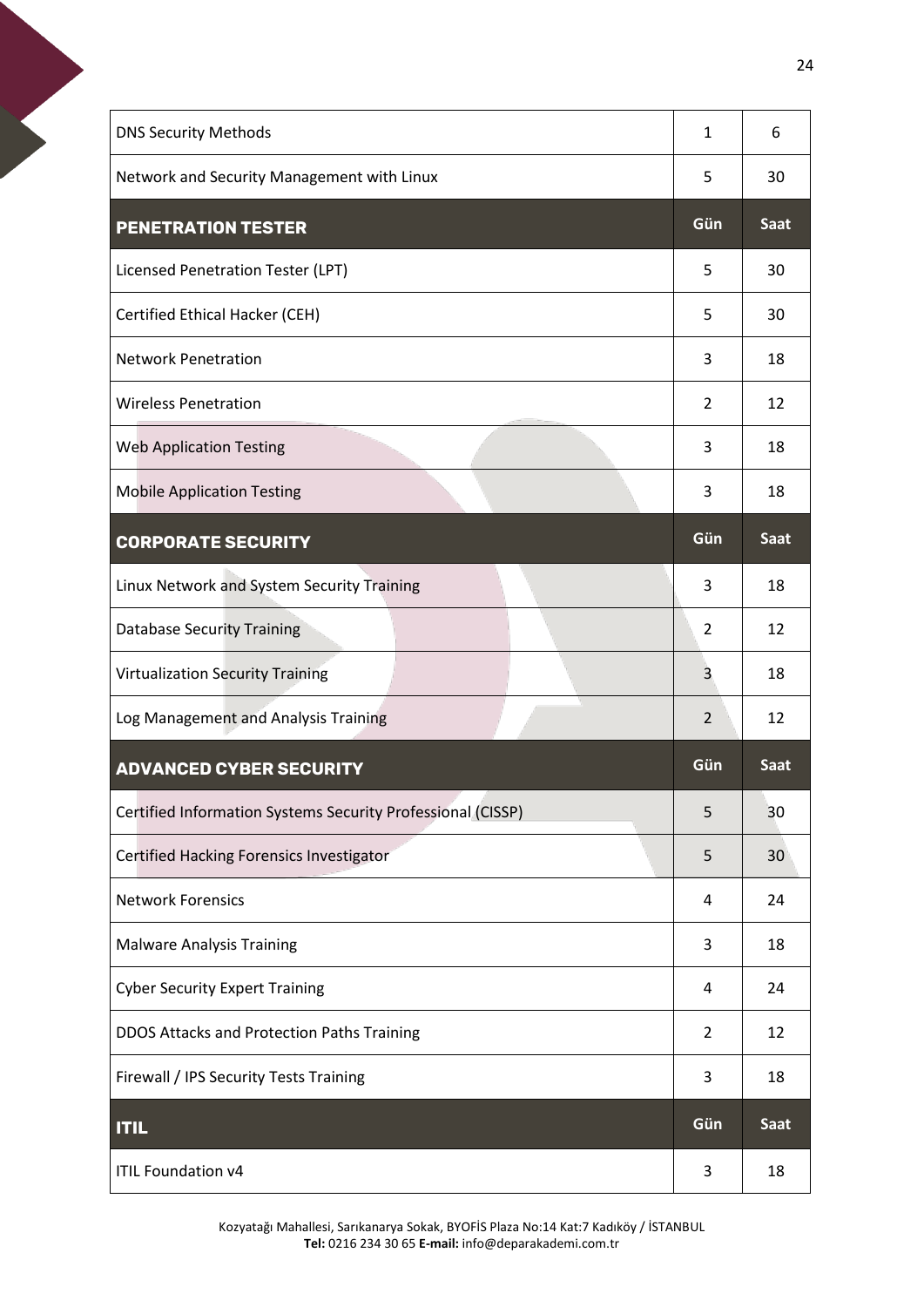<span id="page-24-2"></span><span id="page-24-1"></span><span id="page-24-0"></span>

| ITILv4 Continual Service Improvement           | 3              | 18          |
|------------------------------------------------|----------------|-------------|
| ITILv4 Service Operation                       | 3              | 18          |
| ITILv4 Service Strategy                        | 3              | 18          |
| ITILv4 Service Design                          | 3              | 18          |
| <b>ITILv4 Service Transition</b>               | 3              | 18          |
| ITILv4 Managing Across The Lifecycle           | 5              | 30          |
| <b>ITIL Operational Support &amp; Analysis</b> | 5              | 30          |
| ITIL Service Offerings & Agreements            | 5              | 30          |
| <b>ITIL Release Control &amp; Validation</b>   | 5              | 30          |
| ITIL Planning, Protection & Optimisation       | 5              | 30          |
| <b>COBIT</b>                                   | Gün            | Saat        |
| <b>COBIT Foundations</b>                       | 3              | 18          |
| Implementing IT Governance using COBIT         | 2              | 12          |
| Introduction to COBIT 5                        | $\mathbf{1}$   | 6           |
| <b>CMMI</b>                                    |                |             |
|                                                | Gün            | <b>Saat</b> |
| <b>CMMI</b>                                    | 3              | 18          |
| <b>PROJECT MANAGEMENT / AGILE</b>              | Gün            | Saat        |
| MS Project Professional                        | 3              | 18          |
| <b>MS Project Server</b>                       | $\overline{2}$ | 12          |
| Project Management Fundamentals                | 3              | 18          |
| <b>Project Management</b>                      | 5              | 30          |
| IT Project Risk Management                     | 3              | 18          |
| Principles of Business Analysis (CBAP)         | 3              | 18          |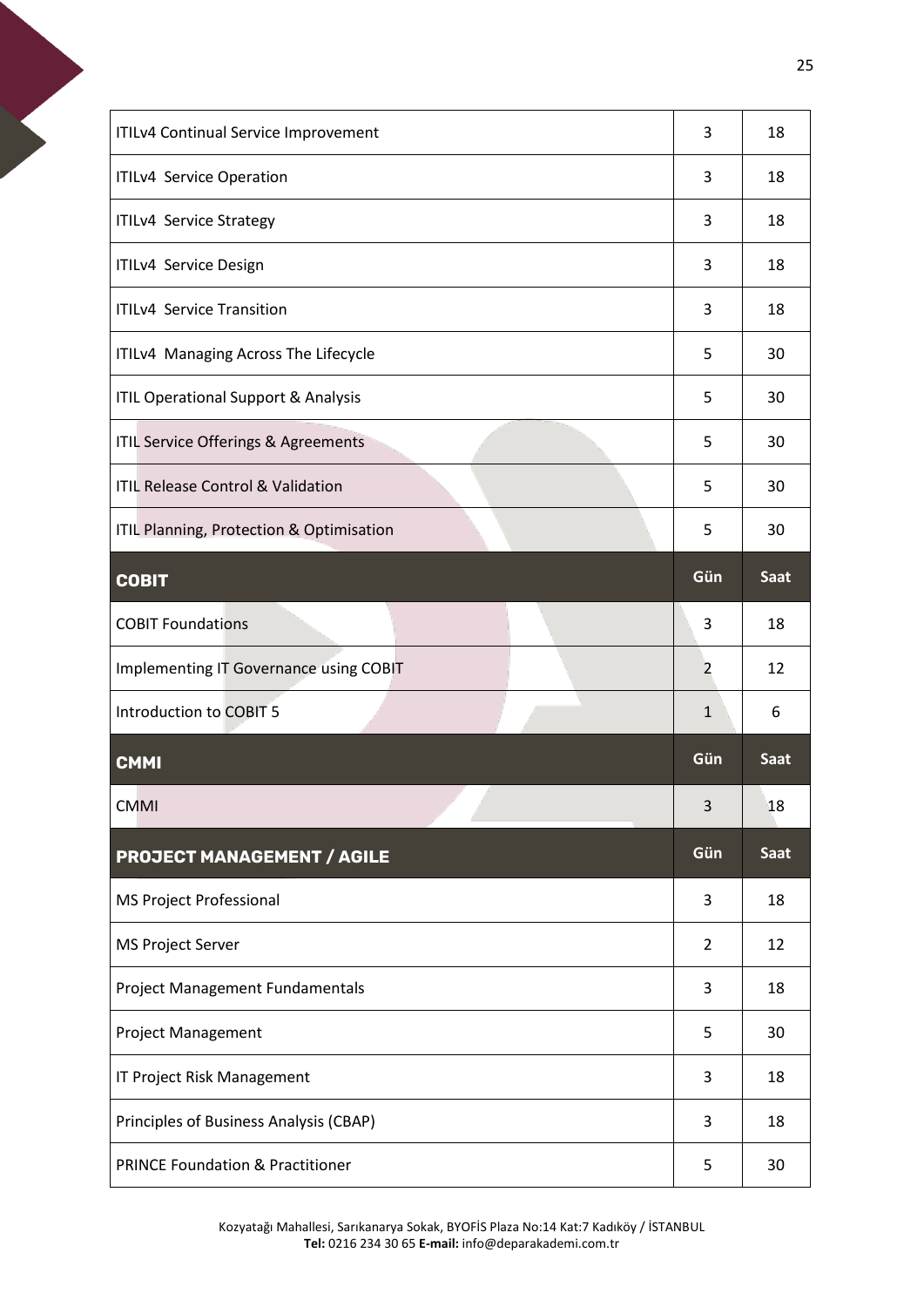<span id="page-25-1"></span><span id="page-25-0"></span>

| <b>Scrum Master Course</b>             | $\overline{2}$ | 12          |
|----------------------------------------|----------------|-------------|
| <b>Professional Scrum Foundations</b>  | $\overline{2}$ | 12          |
| Agile Fundamentals                     | $\overline{2}$ | 12          |
| Agile Project Management Methodologies | $\overline{2}$ | 12          |
| <b>DevOps</b>                          | 5              | 30          |
| Product Owner                          | $\overline{2}$ | 12          |
| <b>ADOBE</b>                           | Gün            | <b>Saat</b> |
| Adobe Premiere Pro                     | 4              | 24          |
| Adobe Photoshop                        | 4              | 24          |
| <b>Adobe Fireworks</b>                 | $\overline{2}$ | 12          |
| Adobe InDesign                         | 3              | 18          |
| <b>Adobe Illustrator</b>               | 4              | 24          |
| Adobe Photoshop                        | $\overline{4}$ | 24          |
| <b>Adobe After Effects</b>             | $\overline{4}$ | 24          |
| <b>Adobe Premier</b>                   | 4              | 24          |
| Adobe Lightroom                        | $\overline{2}$ | 12          |
| <b>AUTODESK</b>                        | Gün            | Saat        |
| Autodesk AutoCAD 2D                    | 6              | 36          |
| Autodesk AutoCAD 3D                    | 4              | 24          |
| Autodesk AutoCAD Electrical            | $\overline{2}$ | 12          |
| <b>Autodesk 3ds Max Essentials</b>     | 4              | 24          |
| Autodesk 3ds Max Intermediate          | 4              | 24          |
| Autodesk 3ds Max Advanced              | 4              | 24          |
| Autodesk 3ds Max V-Ray                 | $\overline{2}$ | 12          |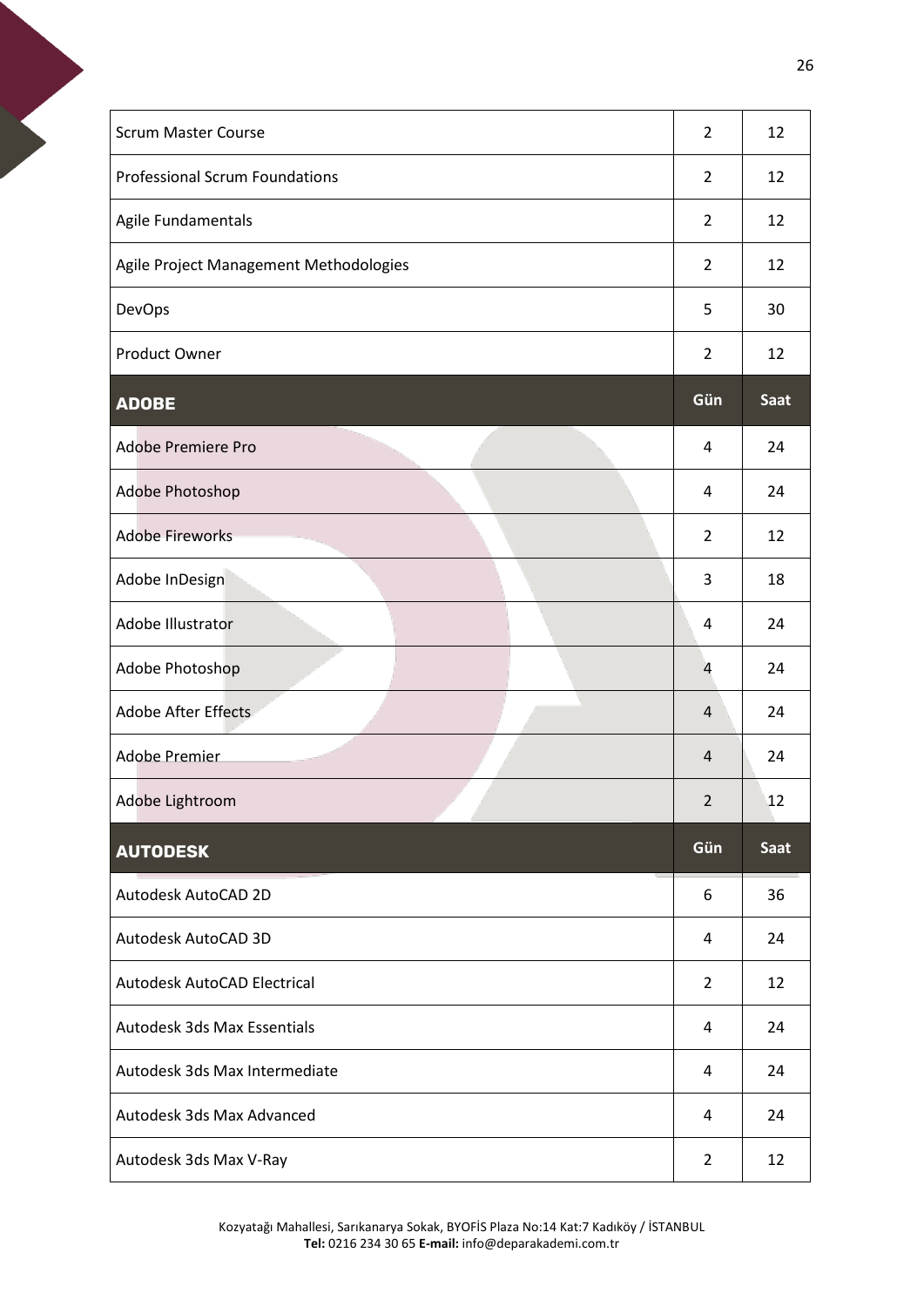<span id="page-26-0"></span>

| Autodesk Revit Architecture         | 4              | 24   |
|-------------------------------------|----------------|------|
| Autodesk Revit Structure            | 4              | 24   |
| <b>Autodesk Inventor Essentials</b> | 4              | 24   |
| Autodesk Inventor Advanced          | 3              | 18   |
| Autodesk Maya                       | 10             | 60   |
| Autodesk Civil 3D                   | 5              | 30   |
| <b>Autodesk Mudbox</b>              | 4              | 24   |
| <b>TECHNICAL DESIGN TRAINING</b>    | Gün            | Saat |
| 3DS SolidWorks                      | $\overline{7}$ | 42   |
| 3DS Catia                           | $\overline{7}$ | 42   |
| Graphisoft ArchiCAD                 | 7              | 42   |
| Rhinoceros                          | 7              | 42   |
| ArcGIS                              | 7              | 42   |
| Maxon Cinema4D                      | $\overline{7}$ | 42   |
| MathWorks Matlab                    | 5              | 30   |
| Apple Final Cut Pro                 | 6              | 36   |
| Apple Aperture                      | $\overline{2}$ | 12   |
| SketchUp                            | $\overline{2}$ | 12   |
| 3d Animasyon                        | $\overline{7}$ | 42   |
| Pixologic zBrush                    | 5              | 30   |
| Smith Micro Poser                   | 3              | 18   |
| E-on Vue                            | 4              | 24   |
| CorelDRAW                           | 4              | 24   |
| <b>DIAL DIALux</b>                  | 5              | 30   |